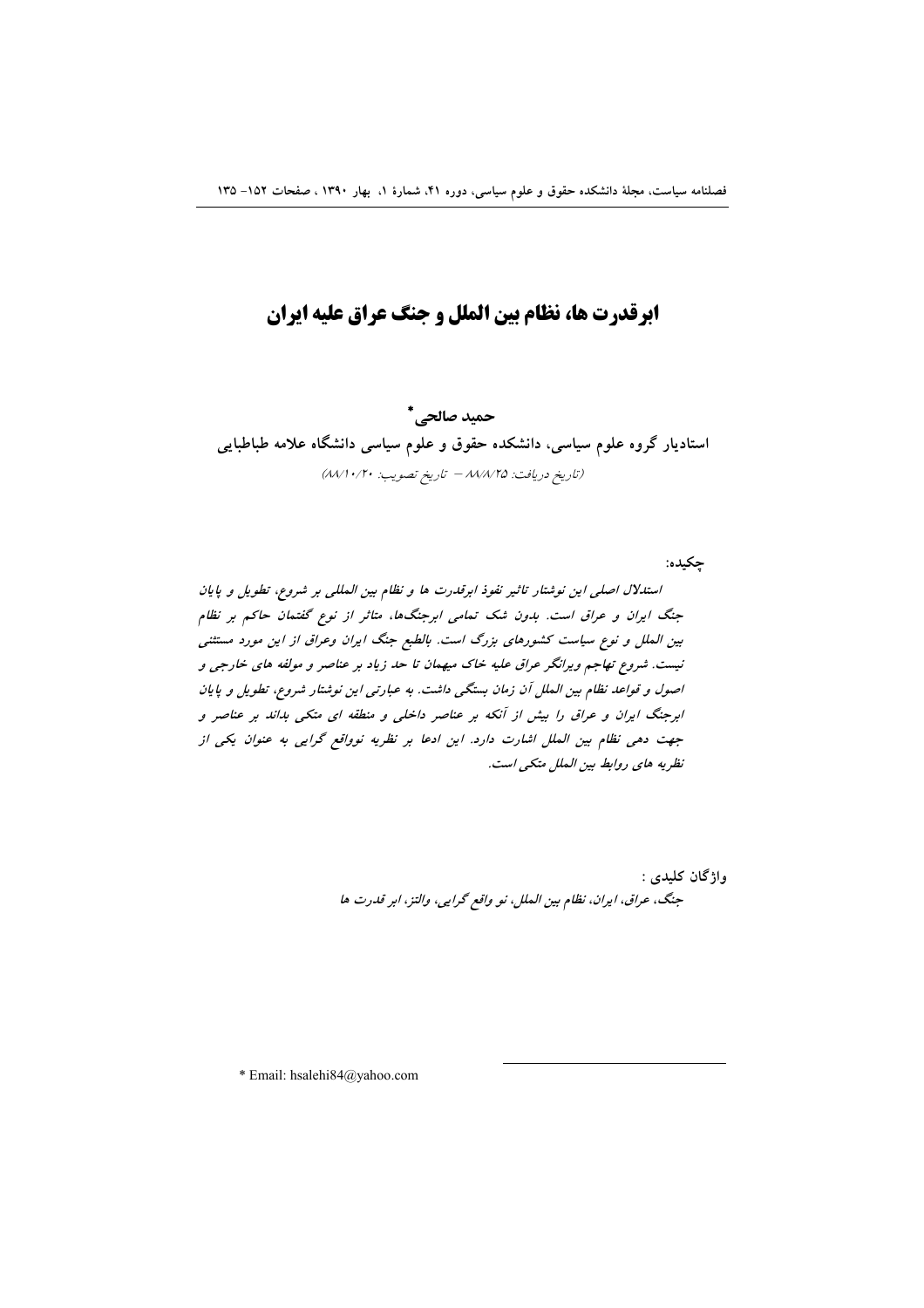مقدمه

مطالعه جنگ و منازعه یکی از حوزههای مهم روابط بینالملل است. جنگ یکی از خشونتهای سازمان یافته است که بوسیله واحدهای سیاسی علیه همدیگر رخ میدهد. دو پیامد مهم برای تعریف این رخداد وجود دارد، نخست آن که، هر خشونتی جنگ قلمداد نمی شود مگر آن که به نام واحد سیاسی رخ دهد. دوم آن که، خشونت به نام یک واحد سیاسی با واحد سیاسی دیگر باشد. در نظام بین|لمللی نوین، کارکردهای جنگ به مثابه کنش اجتماعی است که ممکن است دارای سه کارکرد یا نگرش باشد (176 pull ,1977 . p) . اهداف كشور ممكن است با جنگ به عنوان كنش اجتماعي محقق شود.

در سامانه کشورها، جنگ یکی از سازوکارهای اصولی است که به بیان والتز عامل "توزیع ظرفیتها" و مولفههای "توزیع قدرت" کشوری در قبال کشورهای دیگر در نظام یا ساختار است. به بیان دیگر، موقعیت آن کشور در سطح نظام بینالمللی به عوامل فوق بستگی دارد. در جامعه کشورها، جنگ دارای رویکردی دوجانبه است؛ از طرفی جنگ، مانفیست بی نظمی است یا تهدیدی در راستای ساخت و تشکیل جامعه خود کشورها یا بازگشت کشورها، به وضعیت ماقبل مدرن تفسیر می شود؛ و از طرفی، جنگ، ابزار جامعه کشورها و ابزار دستیابی آنها به اهدافشان و به نوعی ابزار شکل دهی به نظام بینالمللی هم محسوب می شود (ابراهیمی، ۱۳۸۸ ص ۲۰). این رویکرد بالطبع میتواند با ابزار نظری در پی تبیین علل شروع، تطویل و پایان جنگ ایران و عراق باشد در خور یادآوری است بهترین نظریه برای تببین جنگ ایران و عراق برای أشکار ساختن نقش ابر قدرت ها و نظام بین الملل نظریه نوواقع گرایی است. نوواقع-گرایی ضمن تأکید بر فقدان اقتدار مرکزی، سطح تحلیل را نظام بین|لملل قرار میدهد و معتقد است که ساختار نظام بین|لملل نوع و قواعد بازی را مشخص می کند. در این راستا، آنچه در درون دولتها میگذرد اهمیت نداشته، نمیٍتوان بر ایدئولوژی و رژیم حاکم تأکید داشت. بر این اساس، سیاست خارجی همه دولتها تحت تأثیر عوامل سیستمیک قرار دارند و مانند توپ های بیلیارد از همان قواعد هندسه و فیزیک سیاسی تبعیت میکنند (بیلیس و استیو اسمیت، ۱۳۸۳، صص ٤١٧). براساس این روایت، جنگ ایران و عراق نیز متاثر از قواعد بازی نظام بین الملل بوده است و بر مبناى نظريه نو واقع گرايى والتز به نحوى در خدمت توازن بخشى منطقهای بوسیله ابر قدرتها است. این نوشتار نخست، جستاری کلی بر نظریه نوواقع گرایی و ارتباط آن با مفهوم جنگ خواهد داشت. سپس جنگ عراق علیه ایران را در قالب ابن نظریه تبیین کرده و در نهایت علل و اسباب گفتمان نظام بین الملل آن روز را در برابر جنگ ویرانگر فوق بررسی می کند.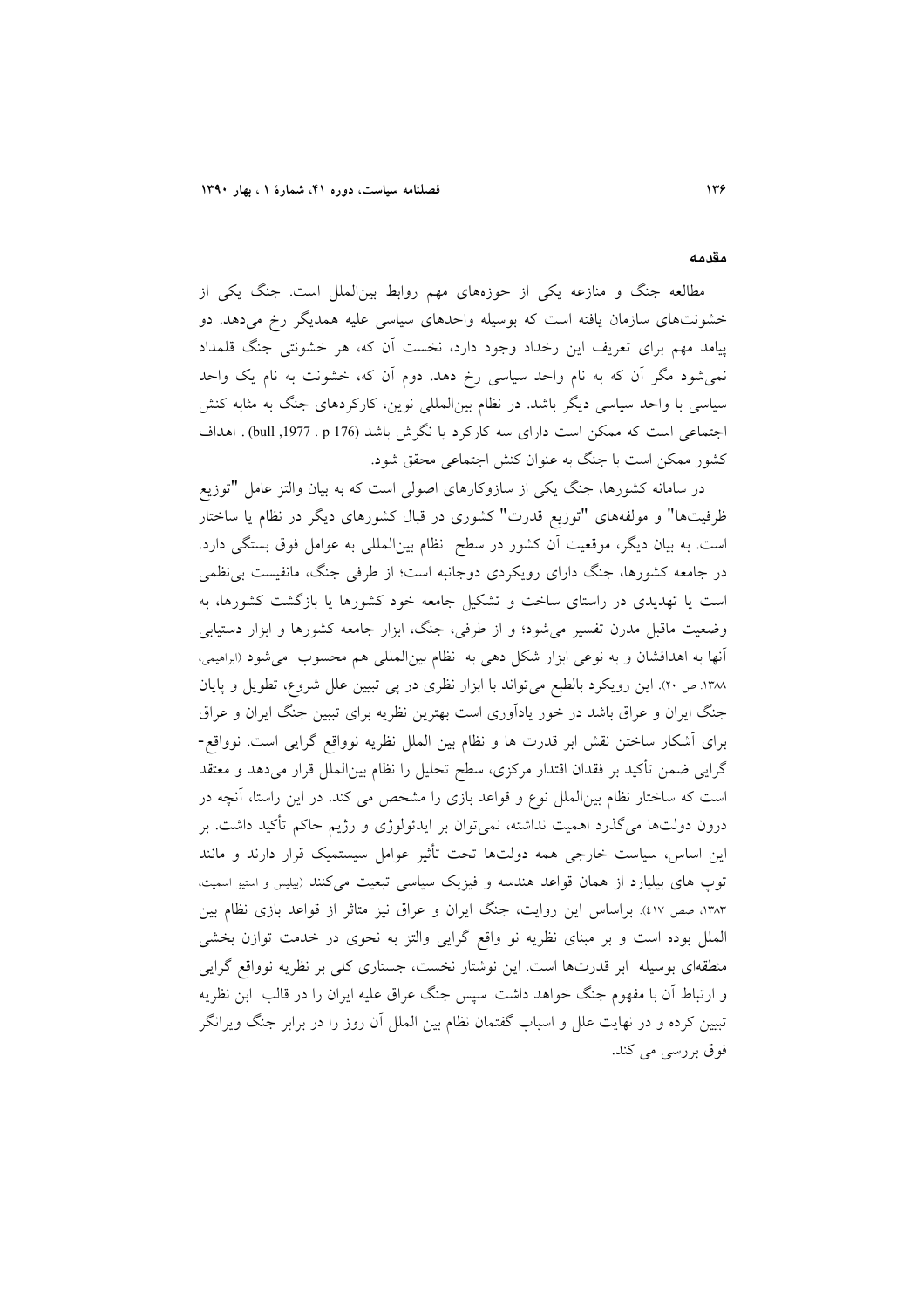#### نظریه نو واقع گرایی

با بروز انقلاب رفتاری در دهه های ۱۹۵۰ و ۱۹٦۰ و مطرح شدن اندیشه وحدت علم و به دنبال أن تلاش برای علمی کردن رشته های علوم اجتماعی از جمله روابط بینالملل، نظریهپردازان این رشته درصدد علمی کردن نظریه های برآمدند. در جریان این حرکت به بازصورتبندی جریانهای سنتی این رشته پرداختند که بیشتر به تاریخ و فلسفه متمایل و متکی بودند. یکی از این نظریه های جدید، نظریه نوواقع گرایی یا واقع گرایی ساختاری کنت والتز در اوایل دهه ۱۹۷۰ است که بیش از هر چیز، تلاش برای علمی کردن واقع گرایی به حساب می آید. واقع گرایی در اوایل دهه ۱۹۸۰ به علت ورود جنگ سرد به مرحله نوین و رقابت تسليحاتي ميان شرق و غرب تجديد حيات يافت. نو واقع گرايي (واقع گرايي ساختاری) مانند شکل کلاسیک آن همچنان دولت را به عنوان بازیگر اصلی صحنه سیاست بینالملل میداند. از متقدمان نو واقع گرایی "کنت والتز" را میتوان نام برد که در اثرش تحت عنوان "نظريه سياست بينالملل" سعى كرد كالبد از هم گسيخته انديشههاى واقع گرايى سیاسی را سامان داده، آن را به صورت یک نظریه رسمی مطرح سازد.

نوواقع گرایی ضمن تأکید بر فقدان اقتدار مرکزی، سطح تحلیل را نظام بینالملل قرار میدهد و معتقد است که ساختار نظام بین الملل نوع و قواعد بازی را مشخص می کند. در این راستا، آنچه در درون دولت ها میگذرد اهمیت نداشته، نمیتوان بر ایدئولوژی و رژیم حاکم تأكيد داشت. بر اين اساس سياست خارجي همه دولت ها تحت عنوان تأثير عوامل سيستميك قرار دارند و مانند توپ های بیلیارد از همان قواعد هندسه و فیزیک سیاسی تبعیت میکنند (Elman , 2007,pp12-13). نو واقع گرایان بر مختصات ساختاری نظام بین الملل تأکید می ورزند و معتقدند که چنین فشارهای ساختاری سبب میشود را با وجود تفاوت در افراد و دولت ها، روش ها و رویههای نسبتاً یکسان و همگون از سوی آنها اتخاذ شود. در حالی که واقع گرایان کلاسیک ریشه قدرت را در طبیعت انسان جستجو میکنند، نو واقع گرایان به نبود اقتدار مرکزی در نظام بینالملل اشاره دارند که طی آن انباشت قدرت را برای بقا به دولت ها تحمیل میکند. نوواقع گرایان تأکید واقع گرایان سنتی را صرفاً بر فرد و طبیعت او، روشی تقلیل گرایانه توصیف میکند و نظام بین الملل را عرصهای میداند که رفتار همه دولت ها در درون اَن شکل میگیرد.

بر این اساس، نو واقع گرایی نظریههای سطح واحد را به علت أنکه کل نظام جهانی را از طریق بررسی تعاملات اجزای آن (نظامهای داخلی) تشریح میکند، قبول ندارد؛ زیرا چنین رویکردهای تقلیل۶گرایانه، درصدد نوعی ارتباط مستقیم میان مقاصد بازیگران (دولتها) و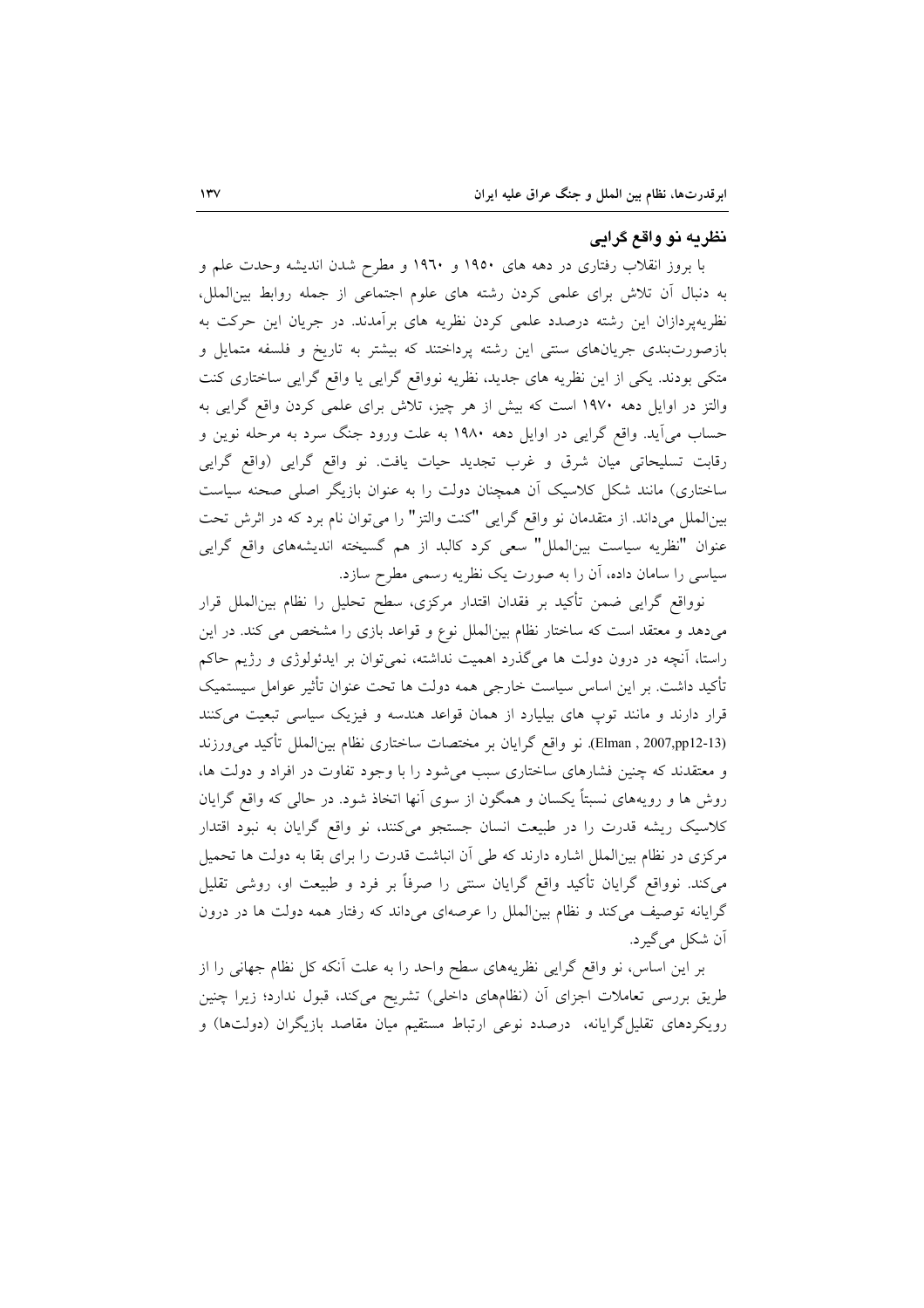دادههای حاصل از کنشهای آنهاست و تنها مواردی که آنها به علت عنایت نمی کنند، ویژگی های ساختاری است که آن نیز به نظام بین|لملل تعلق دارد و خود را به نحوی از انحاء به همه واحدها تحمیل میکند. همین عامل در مرحله غایی دادههای تعاملی میان دولت ها را تعیین می کند (مشیرزاده،۱۳۸۵، ص ۱۲۰).

نوواقع گرایی والتزی بر خلاف واقع گرایی که ریشه در جامعه شناسی و تاریخ دارد، از اقتصاد خرد اقتباس شده و معتقد است که این قدرت و منافع دولتها نیست که رفتار أنها را تعیین می کند بلکه این آنارشی و توزیع توانمندی ها در سطح ساختار نظام است که رفتار آنها و سیاست خارجیشان را مشخص می کند ( همان منبع ص ١٢٥) .

## نوواقع گرابی و جنگ

والتز در کتاب انسان، دولت و جنگ برای توضیح جنگ در روابط بین|لملل، به سه سطح تبیین و یا به سه تصویر اشاره می کند که عبارتند از: سرشت انسان که ریشه جنگ را در سرشت جنگ طلب انسان و یا انسانهای خاص جستوجو میکند؛ دولت که در این جا تکیه بر جنگ طلبی دولتهای خاص با ایدئولوژیهای خاص است و ساختار نظام بین الملل که وقوع جنگ را بر مبنای خصوصیات آنارشی نظام بینالملل تبیین میکند (-Waltz, 1964, pp.48

اما والتز در کتاب بعدی خود یعنی نظریه سیاست بین(لملل (۱۹۷۹)، دو تصویر اول و دوم را تقلیل گرایانه میداند؛ چرا که خصوصیات نظام را به خصوصیات واحد های تشکیل دهنده آن يعني افراد و يا دولت ها فرو مي كاهد. بنابراين، والتز تنها توضيح قابل قبول براي علت جنگ در روابط بین الملل را توضیحی ساختاری و یا سیستمیک می داند (-Waltz,1979,pp.71  $(72)$ 

والتز همچنین در نظریه سیاست بین الملل خود معتقد است ساختار نظام بین الملل از طریق جامعه پذیری کنش گران و رقابت میان آنها نوعی شباهت رفتاری را در طول زمان برای آنها ايجاد مي كند. بنابراين ساختار مستقل از خصوصيات واحدها و تعاملات ميان آن ها، رفتار آنها را تعیین می کند. به نظر وی اصل سازماندهنده نظام بینالملل آنارشی است که این اصل به همراه توزیع نابرابر قدرت و توانمندی ها در محیط مبتنی بر خودیاری، همه دولتها را به سوی تلاش برای کسب قدرت برای حصول به امنیت و بقا سوق می دهد. بنابراین، والتز نتیجه می گیرد که میان دولتها هیچ تمایز کارکردی وجود ندارد (رسولی ثانی آبادی، ۱۳۸۸.ص٥٣).

مولفهٔ دیگر که برای والتز بسیار اهمیت دارد، توزیع قدرت در میان کنشگران نظام است. به نظر وی اگر توزیع قدرت میان دو کنش گر پر قدرت باشد، چیزی که برای وی بسیار اهمیت دارد، نظام دو قطبی است و اگر قدرت های بزرگ متعدد وجود داشته باشند، نظام چند قطبی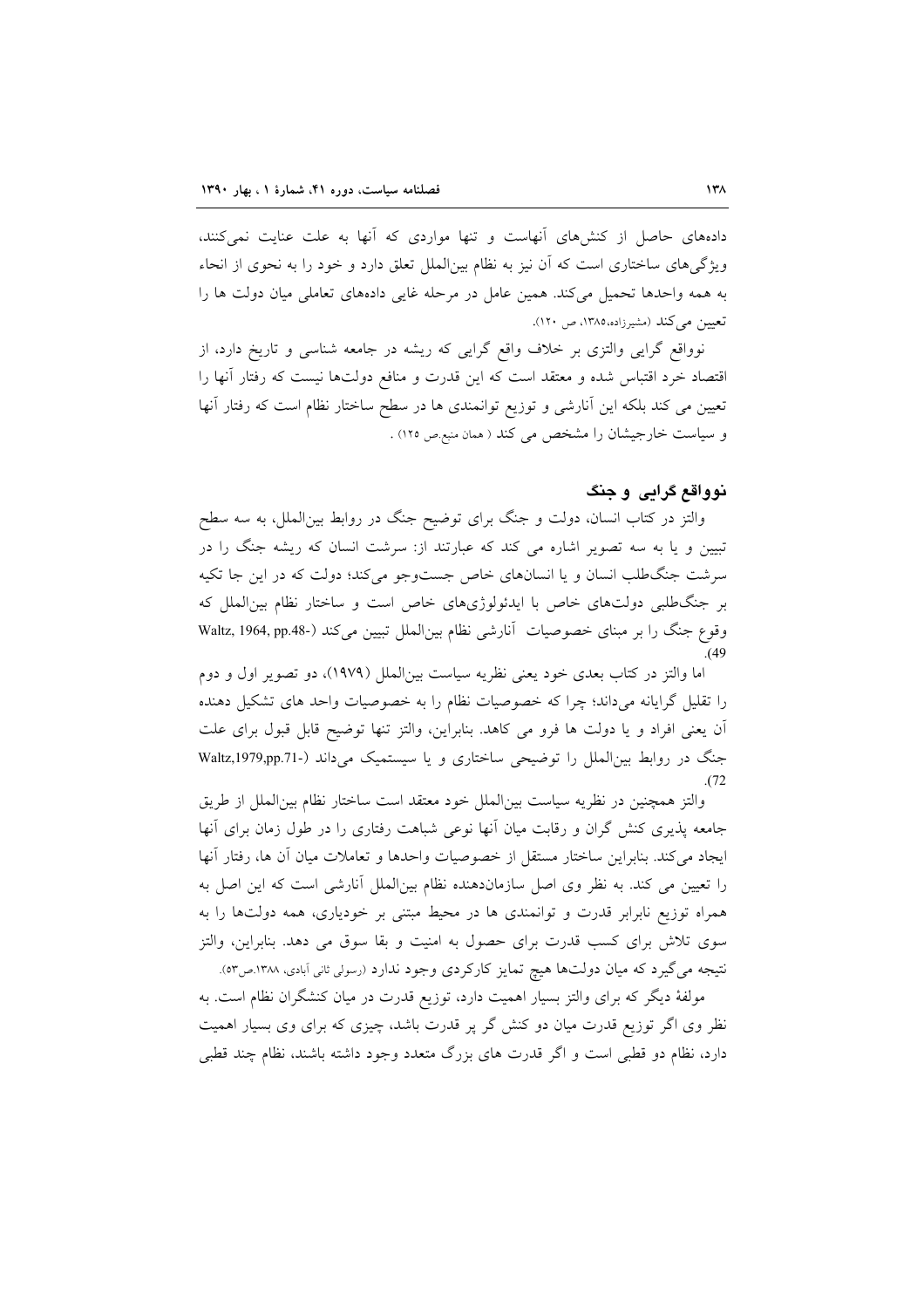است. بنابراین، رفتار کنش گران در نظام بسته به توزیع قدرت موجود است (Waltz, pp.82-84). او در ادامه توزیع قدرت در دو قطب را بسیار با ثبات تر از توزیع قدرت در میان چند قطب میداند؛ چرا که معتقد است رهبران دو قطب به صورت مدیران نظام عمل کرده و جلوی بحرانها را خواهند گرفت و از طرف دیگر هر گونه دگرگونی در نظام مربوط به دو قطب می شود و رقابتها از نزدیک نظارت می شود. شاید بتوان این گونه بیان کرد که به نظر وی در نظامهای دوقطبی تعداد جنگها کم اما مدت زمان أنها مثل جنگ ایران و عراق و یا جنگ ويتنام طولاني است؛ در حالي كه در نظام هاي چند قطبي عكس اين قضيه وجود دارد يعني تعداد جنگ ها زياد اما مدت زمان آن ها كم مى باشد (عسگرخانى،١٣٨٣، ص ١٤٩).

برای پیوند بیشتر نظریه نو واقع گرایی و جنگ ایران وعراق بهتر است مصداق های تاثیر نظام دوقطبی مورد نظر والتز، بر تطویل و پایان جنگ فوق بررسی شود.

#### نظام دوقطبي و جنگ ايران و عراق

شعار «نه شرقی - نه غربی» که یکی از شعارهای اصلی دوران انقلاب بود پس از پیروزی انقلاب و استقرار نظام جمهوری اسلامی به اصل کلی و ثابت در سیاست خارجی کشور تبدیل شد و در قانون اساسی جمهوری اسلامی ایران، اصل نه شرقی - نه غربی به مثابه راهنمای عمل روابط خارجی درج شد. ساختار نظام بین المللی مسلط در دوران انقلاب نظامی دو قطبی بود که آمریکا و شوروی به عنوان دو ابرقدرت دو قطب این نظام را تشکیل می دادند. تأکید انقلاب اسلامی بر شعار «نه شرقی – نه غربی» علاوه بر اینکه تأکیدی بر استقلال کشور و نشان دهنده راهی جدید برای انقلاب ها و جنبشهای ملی در عرصه جهانی بود، به شیوه ای منطقی بنیان امنیت ملی کشور را بر ظرفیتها و توانمندیهای ملی قرار داده و بر گسستن پیوندهای وابستگی به قدرت های جهانی تأکید نمود داشت. گفتمان جدید انقلاب اسلامی حاوی نظم جدید در منظقه خاورمیانه، واکنش سلبی نظام دو قطبی را در پی داشت. این رویکرد معنایی خود، موجد پاسخ تند نظام مادی بین|لملل شد. نظام دوقطبی با ویژگی هایی که برای خود تعریف کرده بود بر عکس نظام توازن قوای قرن نوزدهم که فقط نظامی اروپایی بود موفق شده بود؛ بر کل جهان مسلط شود و کشورها را به دو بلوک عمده تقسیم کند. هر چند جریاناتی چون غیرمتعهدها در درون نظام دوقطبی شکل گرفتند ولی هیچ وقت نتوانستند قطب سوم شوند و یا نظام دوقطبی را تغییر دهند و یا اَن را به چالش کشند. نظام دوقطبی همچنین موفق شده بود از وقوع جنگ جهانی سوم جلوگیری کند ولی جنگ بین قدرت های بزرگ را به طور ناعادلانه به جنگ نمایندگی بوسیله کشورهای کوچک تبدیل کرده بود و زمانی که انقلاب اسلامی نظام دوقطبی را به چالش کشید این نظام را نافی حقوق ملتها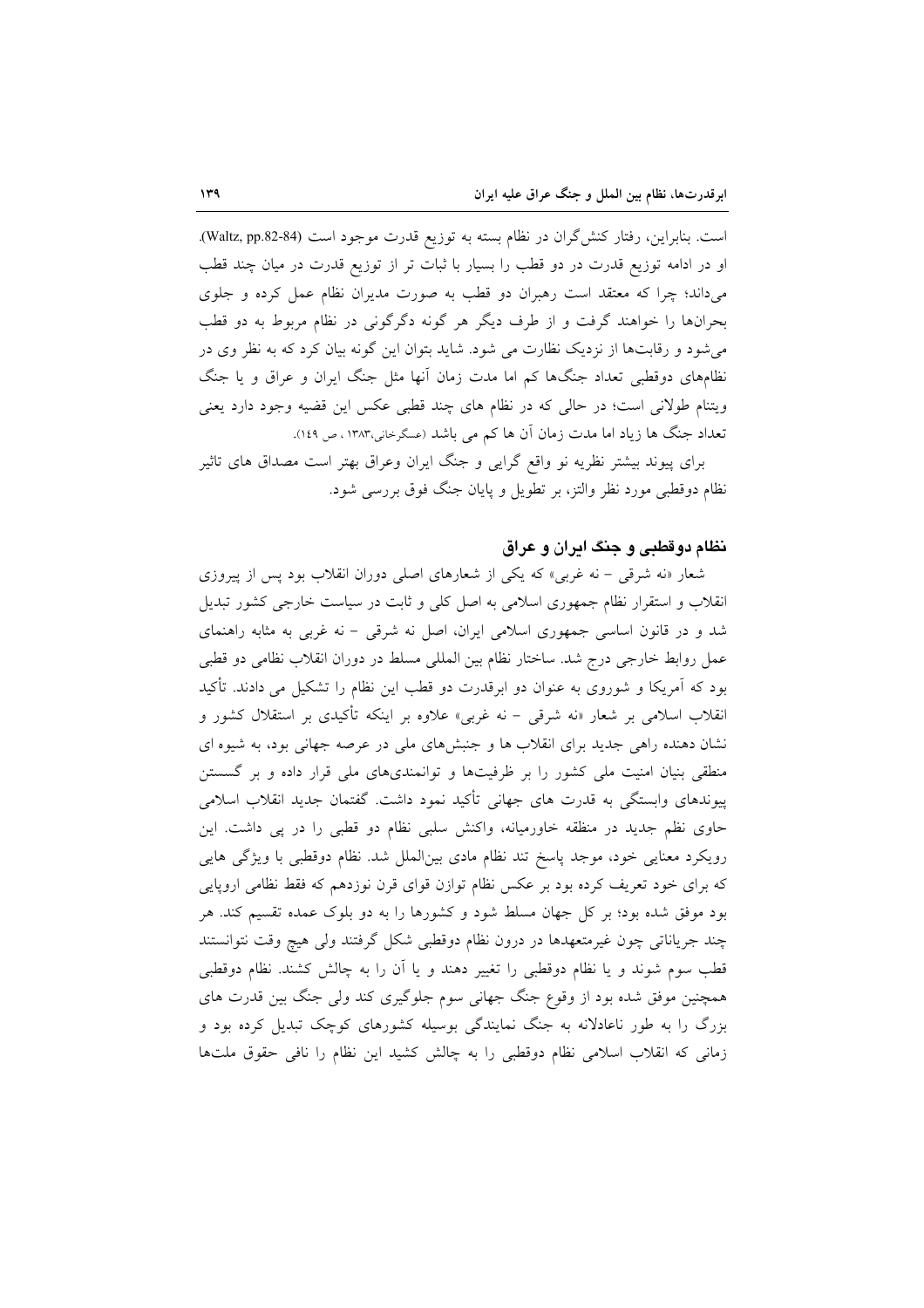معرفی کرد و گسستن زنجیرهای استعماری آمریکا و شوروی را تنها راه نجات ملتها دانست. انقلاب اسلامی با شعار نه شرقی نه غربی طلایهدار راهی جدید شد که همزمان تسلط دو قدرت بزرگ را بر مقدورات بشری محکوم ساخت و هزینههای سنگین هم برای این آرمان خود یرداخت؛ ولی استقلال و شعار راهبردی خود را حفظ کرد و موفق شد این نگرش استراتژیک را به عنوان یک انقلاب اصیل انسانی در جهان مطرح کند که ناعدالتی موجود در نظم دوقطبی و تسلط ابرقدرتها بر سرنوشت بشریت مهمترین مشکل جهان امروز است (موسوی: http://www.irdc.ir/fa/content/4949/print.aspx).

در همین راستا و پر کردن شکاف بین نظریه و عمل یعنی ارتباط میان نظریه نو واقع گرایی و جنگ ایران و عراق ضروری است. آمریکا و شوروی به خاطر حفظ ثبات و برقـراری تـوازن در منطقه خلیج فارس به تز پایان جنگ بدون پیروز معتقد بودند. بر اساس ایــن فهــم مــشترک سیاسی، دو ابرقدرت در ۲۰ ژوئیه ۱۹۸۷ قطعنامه ۵۹۸ را به اتفاق آرا در شورای امنیت سازمان ملل متحد به تصویب رساندند. برای اجرای کامل آن، بند ۱۰ قطعنامه، شورای امنیـت را مخیــر می کند تا در صورت لزوم "گامهایی را به منظـور تـضمین رعایـت قطعنامـه " بــردارد کــه بــه پیشنهاد آمریکا شامل تصویب قطعنامه دوم مبنی بر تحریم همه جانبه تسلیحاتی ایران مـیشـد. دولت ریگان که با افشای ماجرای ایران گیت، اعتبار و حیثیت سیاسی خود را نـزد کـشورهای منطقه به شدت متزلزل میدید و نگران گسترش دامنه نفوذ شوروی در بین کـشورهای حاشـیه خلیج فارس بود، چارهسازترین راه حل را در پایان هر چه سریعتر جنگ ایران و عـراق یافـت. از همین رو، ایالات متحده آمریکا از یکسو (در همـان روز تـصویب قطعنامـه ٥٩٨) بــا نـصب یرچم روی یکی از یازده نفتکش و آغاز اسکورت نظامی آنها کوشـید تـا از گـسترش حـضور ناوگانهای اتحاد جماهیر شوروی در خلیجفارس جلوگیری نماید و از سوی دیگر، برای اعمـال فشار بر ایران طرح تحریم تسلیحاتی را به عنوان ابـزار ضـمانت اجـرای قطعنامـه ٥٩٨ تـسليم شورای امنیت کرد تا بدین وسیله امکان ادامه جنگ را از جمهوری اسلامی سلب کنـد ( رمـضانی ، ۱۳۸۰.ص ۲۵).

اما شوروی با طرح تحریم تسلیحاتی ایران مخالفت ورزید و از دبیر کل خواست تا تــلاش بیشتر برای اجرای قطعنامه به عمل اَورد. علل اتخاذ چنین تصمیمی از سوی مسکو این بود کـه اتحاد جماهیر شوروی در پی حل و فصل مساله افغانستان بودند؛ قضیهای که ایران و آمریکا از طرفهای اصلی درگیر در آن بشمار میرفتند. رهبـران شـوروی، جنـگ عـراق علیـه ایـران را مهمترین اهرم فشار برای گرفتن امتیازات لازم در قـضیه افغانـستان از آمریکـا مـیدانـستند. از سوی دیگر، مسکو خواهان سکوت ایران در برابر روند پیشرفت توافقـات بـینالمللـی بـر سـر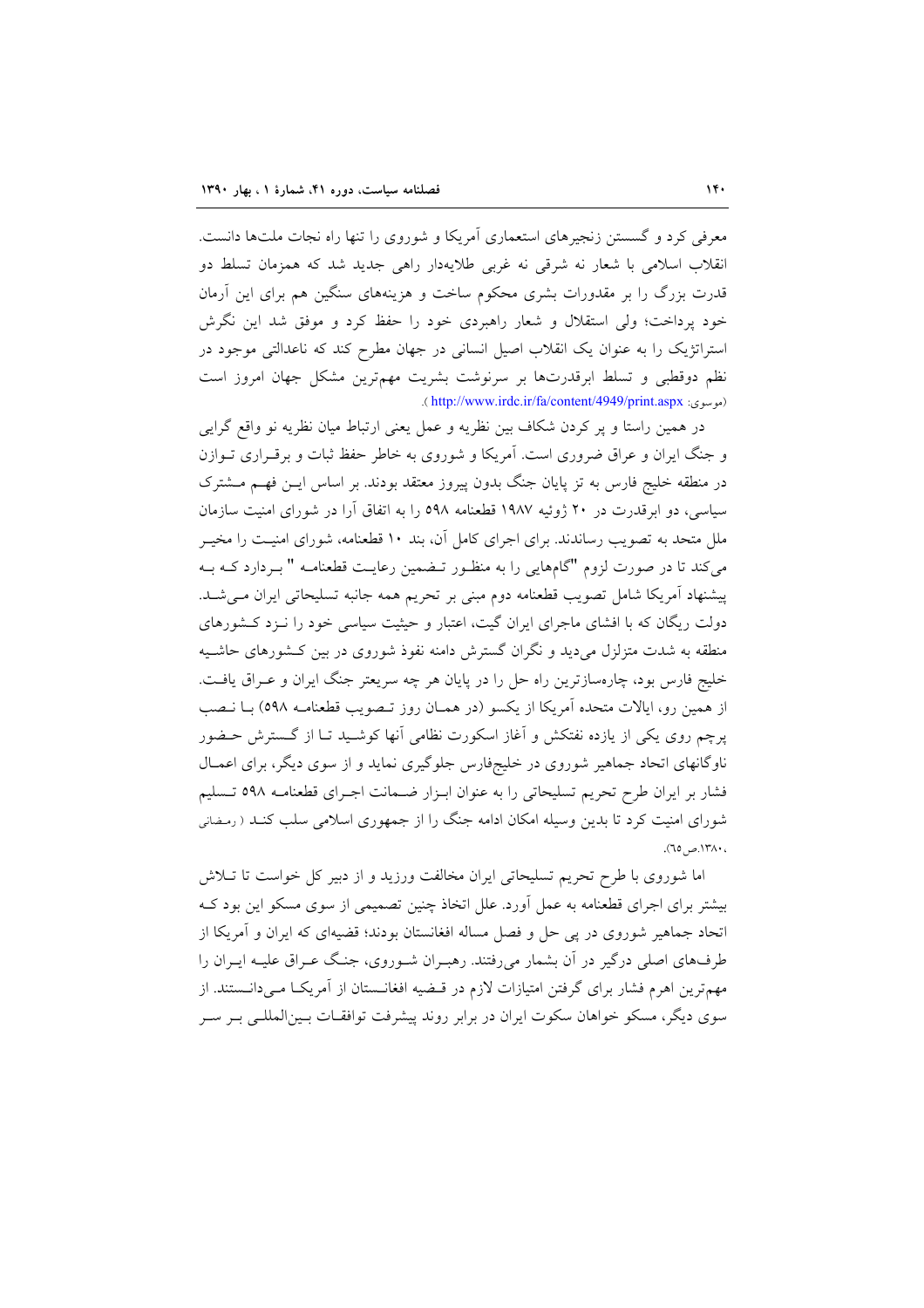بحران افغانستان در ژنو بود و رد طرح تحریم تسلیحاتی آمریکـا علیـه ایــران مــیتوانــست بــه تعدیل سیاستهای ضد روسی اَن کشور و جلب توافق تهران در زمینـه حـل و فـصل مناقــشه افغانستان منجر شود. ریچارد مورفی، معاون وزیر امور خارجه وقت ایالات متحده أمریکـا، در این ارتباط اظهار داشت: "دلیل اصلی که باعث شده است شوروی از پذیرش قطعنامـه تحـریم تسلیحاتی خودداری کند؛ این حقیقت است که آنها نمیخواهنـد دشـمنی تهـران را در آسـتانه خروج نیروهای شوروی از افغانستان برانگیزند " ( رابینز،۱۳۸۲، ص۲۲) .

تعلل شوروی در تصویب قطعنامه تحریم تسلیحاتی ایران ، آمریکا را که خواهان پایان هر چه سریعتر جنگ بود، واداشت تا برای جلب موافقت مسکو، آمادگی خود را برای امضای پیش نویس مقدماتی کنفرانس ژنو در خصوص افغانستان اعلام نماید. شوروی نیز در مقابل، اعلام کرد "از این پس سد راه تصویب طرحی مطابق با نظر اکثریت اعضای شورای امنیت سازمان ملل نخواهد شد ". كرنسكي فرستاده ويژه مسكو به عراق در اين زمينه گفت: "اگر تحریمی علیه ایران برای وادار ساختن تهران به قبول قطعنامه ۵۹۸ شورای امنیت در مورد آتش بس ضروری باشد، دولت شوروی هیچگونه مخالفتی با آن نخواهد داشت ". در پی آن، پنج عضو دائمی شورای امنیت بر سر پیش نویسی قطعنامه تحریم تسلیحاتی ایران در ۲۰ فوریه ۱۹۸۸ به توافق رسیدند و این در حالی بود که مذاکرات ژنو بین آمریکا، شوروی، پاکستان و افغانستان بر سر مناقشه افغانستان به نتايج نهايي خود نزديک مي شد. سرانجام در ١٤ آوريل ۱۹۸۸ این چهار کشور، موافقتنامه ژنو مبنی بر خروج نیروهای شورویها از افغانستان را امضاء کردند. یک ماه بعد در ۵ مه ۱۹۸۸ یعنی دو هفته قبل از سفر ریگان به مسکو برای شرکت در نشست سران دو ابر قدرت، قوای شوروی عقبنشینی از خاک افغانستان را آغاز کردند. بدین ترتیب، راه برای واشنگتن برای وارد آوردن فشار بر تهران به منظور پذیرش قطعنامه ٥٩٨ هموار شد. به دنبال آن در ۱۸ آوریل ۱۹۸۸ آمریکا با حمله به دو سکوی نفتی رشادت و سلمان و درگیر شدن با نیروی دریایی ایران، جنگی محدود و اعلان نشده را علیه جمهوری اسلامی آغاز کرد. همزمان با اوج گیری بحران در خلیج فارس و تشدید درگیری بین ایران و آمریکا، عراق از فرصت به دست آمده استفاده کرد و با حملات گسترده زمینی و هوایی به همراه کاربرد وسیع عوامل شیمیایی، شهر فاو و سایر مناطق اشغالی را از نیروهای ایران بازیس گرفت. تضعیف موقعیت ایران در جبهههای جنگ در کنار توافق علنی دو ابرقدرت برای پایان دادن به جنگ، که در حمله ناو وینسنس امریکایی به هواپیمای مسافربری ایران در سوم جولای ۱۹۸۸ و سکوت مطلق شورویها تجلی یافت، تهران را مجبور به پذیرش قطعنامه ۵۹۸ در تاریخ ۱۳٦٧/٤/٢٦ (۱۸ جولای ۱۹۸۸) کرد. بدین ترتیب، یکی از رهاوردهای بسیار مهم همگرایی آمریکا و شوروی در نیمه دوم دهه ۱۹۸۰ یعنی وادار کردن ایران – کشوری که با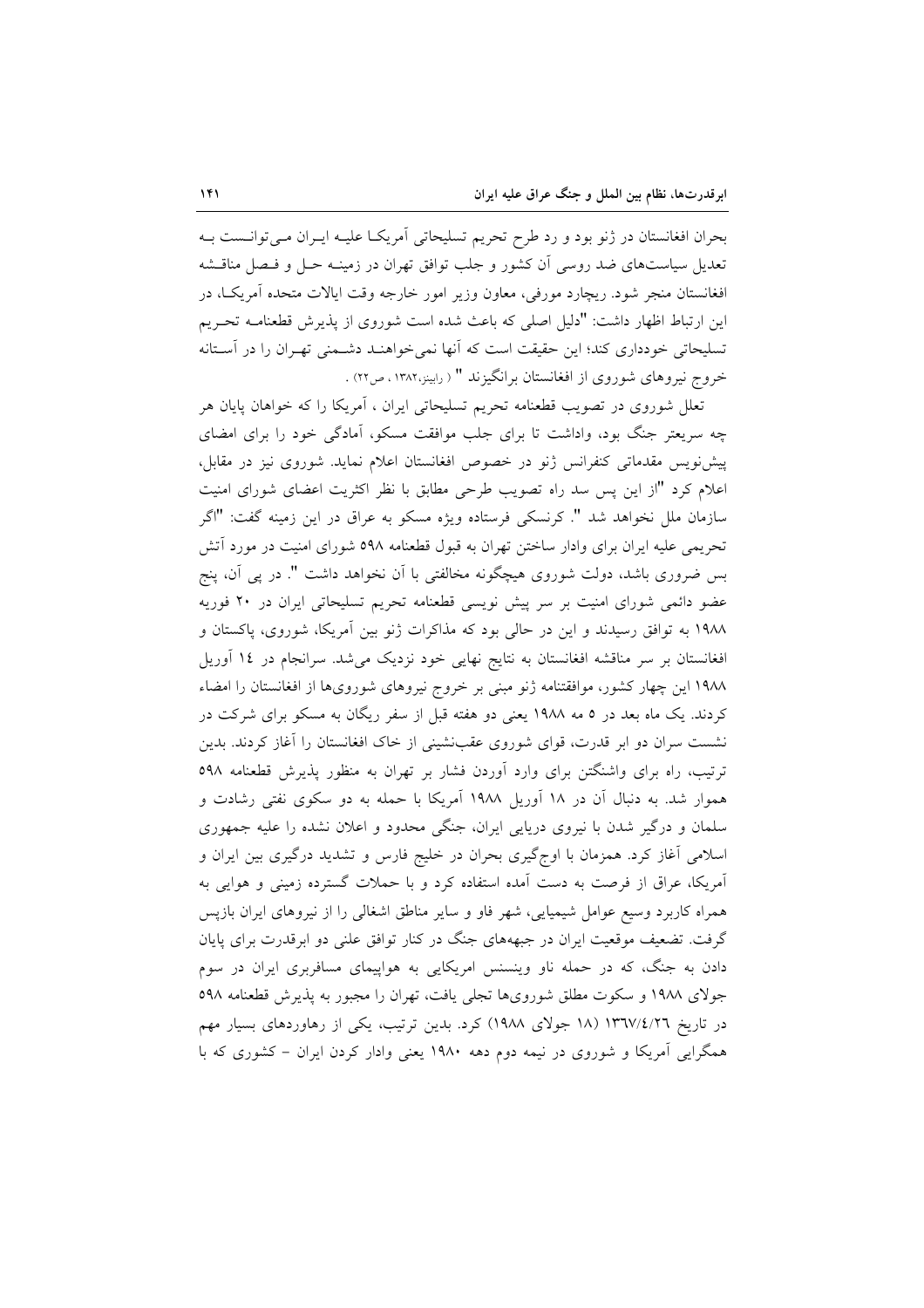استقلال عمل خود، منافع هر دو ابرقدرت را تهدید می کرد – به پایان دادن جنگ هشت ساله با عراق به دست آمد ( محمدی،۱۳۷۳ ، ص ۱۱).

این رفتارها و واکنشهای نظام بین|لملل و ابر قدرت ها به جنگ عراق علیه ایران، نشانگر اهمیت توازن دهی ابر قدرت ها در جنگهای منطقهای داشت. لذا تطویل و پایان جنگ ها تا حد زیادی بستگی به رویکرد ابر قدرتهای موجود در نظام بین الملل دارند. به طور کلی، سیاست موازنه منفی و تجدیدنظرطلبانهای که بعد از انقلاب بر سیاست خارجی ایران حاکم شد؛ دو بلوک قدرت در نظام بین الملل را به این نتیجه رساند که بهترین جایی که انقلاب ایران می تواند صادر شود، کشور عراق است؛ چرا که عراق علاوه بر همسایگی با ایران دارای جمعیت شیعی قابل ملاحظه ای بوده و سکونت آیتا... خمینی به عنوان رهبر انقلاب ایران از سال ١٩٦٥ تا ١٩٧٨ در نجف جايي كه شماري از راديكالهاي مهم شيعه عراقي از جمله آيتاً... حكيم و محمد باقر صدر زندگي مي كردند، مي توانست اين نفوذ را بيشتر كند. مسالهای که در این جا وجود داشت این بود که آیا عراق با اکثریت شیعه تحت حکومت اقلیت سنی میتوانست از چنین نا آرامی هایی مصون باشد؟. بنابراین، اگر ایران و عراق به عنوان دو کشور دارای انرژی نفتی با یکدیگر متحد می شدند، می توانستند دیگر کشورهای حوزه خلیجفارس را نیز به سمت خود جلب نمایند. این امر می توانست موازنه قدرت موجود در خاورمیانه را برهم زند. بنابراین، نحوه توزیع قدرت در ساختار نظام بینالملل (توزیع قدرت در میان دو قطب) و موازنه قدرت همکاری جویانه ای که میان این دو قطب طبق گفته والتز حاکم است، باعث می شود تا جنگ عراق علیه ایران به صورت یک جنگ موازنه در آید. در این جنگ موازنه ما شاهد همکاری دو قطب برای حفظ موازنه میان ایران و عراق هستیم (Griffiths,1999,p82). با وقوع جنگ عراق عليه ايران از منظر نظريه والتز بايد به تمايل و نقش

دو ابرقدرت آمریکا و شوروی در وقوع و یا حتی خاتمه آن توجه داشت. چرا که این نظریه کاملاً محیط داخلی دولت ها و انگیزه های رهبران را به عنوان متغیر های علی رفتار و سیاست خارجي آن ها ناديده گرفته و فقط به نقش ساختار مي پردازد ( ثاني آبادي ص٥٩).

از منظر ساختار نظام بینالملل تجاوز عراق به ایران علاوه بر ایجاد موازنه در منطقه و در سطح جهان می توانست مزایای زیر را به دنبال داشته باشد:

الف: فشار های سیاسی و اقتصادی ناشی از جنگ می توانست به فروکش کردن احساسات انقلابی مردم ایران کمک کند؛ ب: پیامد های جنگ، ایران را متقاعد میکند که برای تامین نیازمندیهای خود به ویژه نیاز های نظامی و تسلیحاتی به آمریکا روی بیاورد؛ ج: وقوع جنگ باعث می شد ایران به دلیل تحمل تلفات و خسارات اقتصادی از صدور انقلاب باز مانده و بدین ترتیب، شوروی از خطر احتمالی اسلام گرایان در امان بماند ( درویشی،۱۳۸۰، ص ۵۰).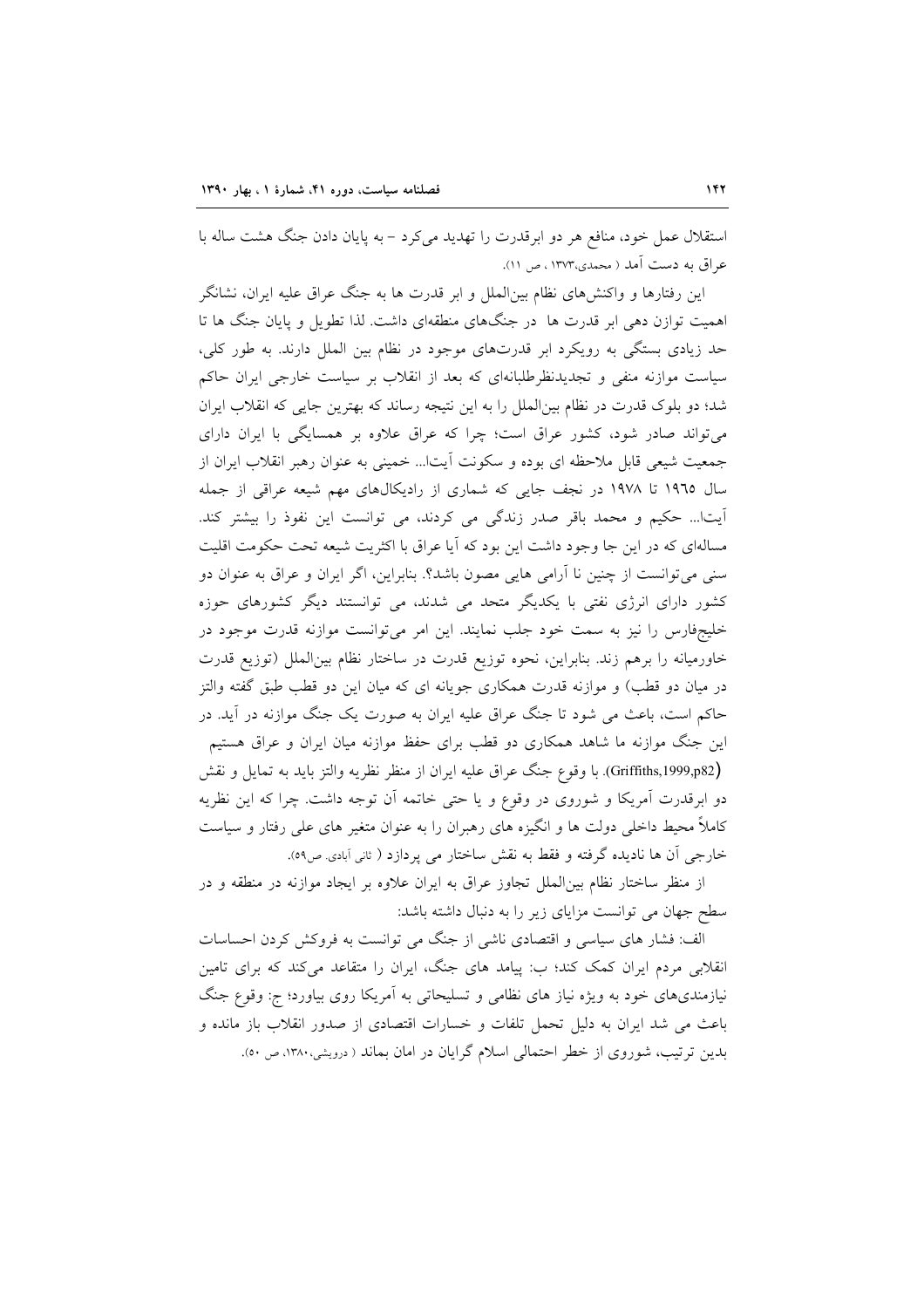همان گونه که قبلا هم ذکر شد، در جنگ عراق علیه ایران که در یک محیط دوقطبی قدرت در نظام بین|لملل به وقوع پیوست، کاملاً می توان همکاری ضمنی و همراهی دو قطب با یکدیگر را مشاهده کرد. چرا که طبق گفته والتز در یک نظام دوقطبی یک نوع توازن قدرت همکاری جویانه در حل بحران ها و یا اقداماتی در جهت ایجاد توازن در نظام بین الملل، میان دو قطب وجود دارد. به طور کلّی در مورد جنگ عراق علیه ایران استراتژی دوقطب در منطقه شامل حمایت از عراق و برقراری توازن در جنگ بود ( اردستانی،۱۳۷۸، ص۹۳).

وقوع انقلاب اسلامی اسلامی برای شورویها از این نظر خوشایند بود که موجب عدم نفوذ آمریکا در مرز های جنوبی این کشور شده بود؛ ولی برای این کشور به خاطر ماهیت ایدئولوژیک اَن خیلی خوشایند نبود. چرا که ایران به موازات برخورد با نفوذ آمریکا از میزان نفوذ این کشور نیز می کاست. در واقع انقلاب اسلامی می رفت تا تاثیر خود را بر بیداری مسلمانان جمهوری های شوروی بر جای گذارد و این کاملاً به ضرر شوروی به حساب می آمد. تثبیت انقلاب در ایران همچنین می توانست موقعیت شوروی در افغانستان را نیز تحت تاثیر قرار دهد و این کشور را دچار مشکل نماید.

بر اساس پیمان دوستی ١٥ ساله ای که میان دو کشور عراق و شوروی در سال ١٩٧٢ امضاء شده بود، شوروی تامین کننده اصلی سلاحهای عراق و همچنین فرستادن کارشناسان نظامی به این کشور بود و هیچ گاه این کمک ها را تحتالشعاع چرخش سیاست های بغداد قرار نداد. این کشور علاوه بر ارسال اسلحه به عراق با ارزیابی از ضعف های ساختاری ارتش آن کشور در وضعیت دفاع و حمله، در توسعه نیروهای مسلح و طرح ریزی استراتژی های تهاجمی آن نیز نقش فعالی داشت. به گفته بسیاری از تحلیل گران کمک های شوروی به عراق تاثیراتی سرنوشت ساز بر روند تحولات جنگ داشت ( ثانی آبادی، ص٦٠).

در واقع، دولت شوروی نیز به مانند ایالات متحده هیچ علاقه ای به پیروزی ایران در این جنگ نداشت، چرا که انقلاب ایران به همان اندازه که ضد آمریکایی بود، ضد شوروی هم بود. بنابراین وقوع این انقلاب نه تنها توازن موجود در منطقه را بر هم ریخته بود، بلکه صدور أن به عراق و جابجایی قدرت در این کشور بوسیله یک رژیم مستقل مذهبی می توانست عراق را از حلقه طرفداران مسکو خارج کند.

ایالات متحده امریکا نیز همسو با سیاست های شوروی نقشی فعال را در حمایت از عراق در این جنگ بازی می کرد. در همین زمینه روزنامه واشنگتن پست درباره استراتژی آمریکا يس از شروع جنگ نوشت: " كارتر قصد دارد رژيم آيت ا... خميني را تا انجام انتخابات ریاست جمهوری سرنگون سازد و یک رژیم متمایل به آمریکا را سر کار آورد." در همین ارتباط، ويليام كولبي مدير اسبق سازمان سيا نيز بيان مي كند: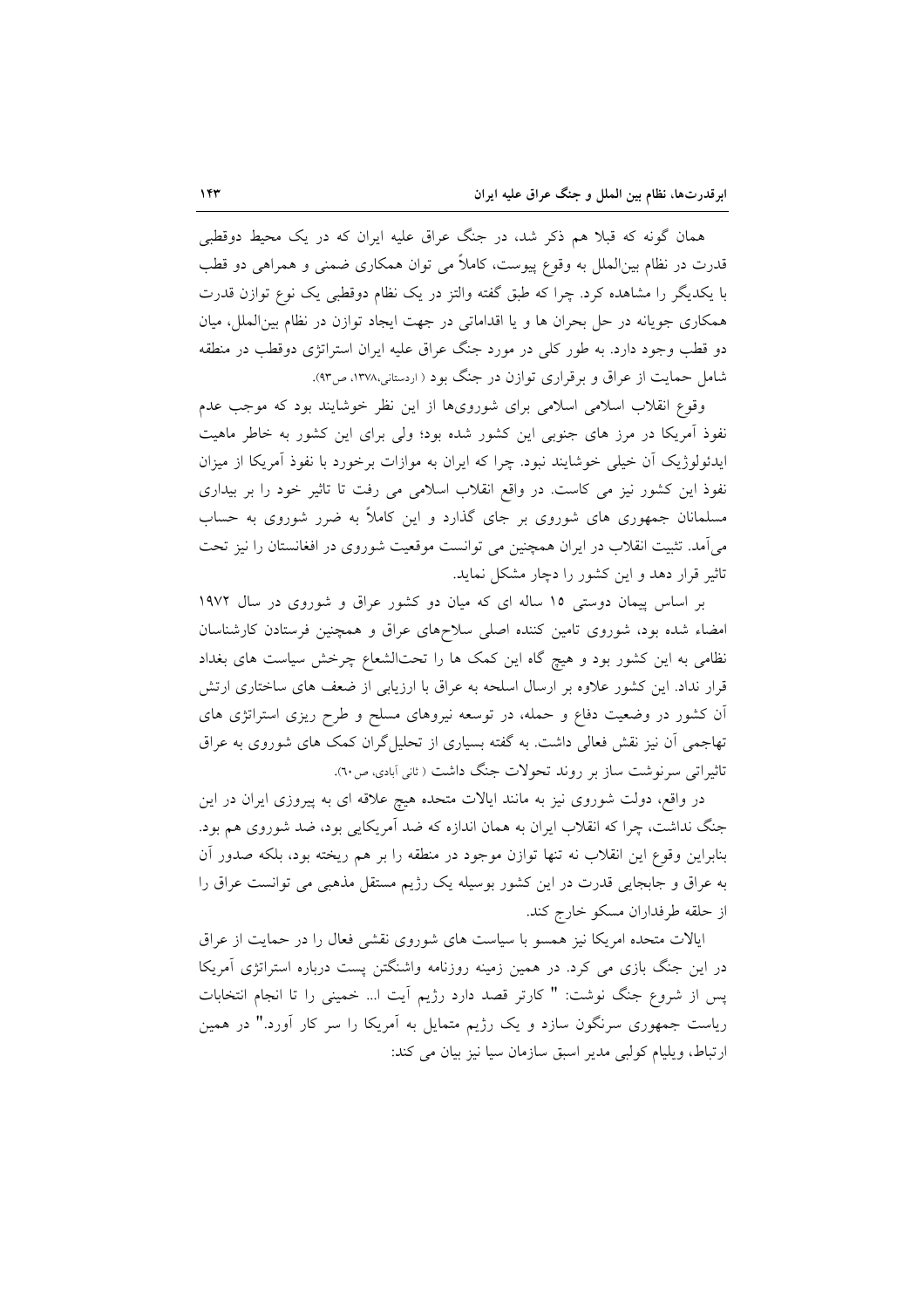"پیروزی ایران منافع اقتصادی و سیاسی ایالات متحده را در منطقه به خطر خواهد انداخت. به نفع امریکا، دنیای غرب و حتی اتحاد شوروی است که عراق به گونه ای موفقیت امیز در مقابل حملات ایران مقاومت کند، تا توازن در منطقه بار دیگر حاکم شود." بنابراین، اگرچه هم ایالات متحده آمریکا و هم شوروی در آغاز جنگ اعلام سیاست بی طرفی کردند، اما کاملاً سیاستهای خود را به نفع عراق به خصوص در دوران بعد از فتح خرمشهر بوسیله ایران، طراحی کردند تا بتوانند بدین وسیله توازن قدرت را بار دیگر بر منطقه خاورمیانه حاکم نمایند. و این همکاری ضمنی و تلویحی کاملاً با گفته والتز که معتقد است نظامهای دو قطبی بیشتر از نظام های چند قطبی بر همزیستی رقابت هژمونیک با موازنه توانایی های نظامی تاکید دارند، منطبق می باشد. این همکاری میان دو قطب در طول جنگ ایران و عراق بیشتر قابل تامل است (Wolfforth, 1999, pp 5-47).

#### همکاری، ابرقدرت ها در نظام دوقطبی

والتز معتقد است نظام های دو قطبی بیشتر از نظام های چند قطبی بر همزیستی رقابت هژمونیک با موازنه توانایی های نظامی تاکید دارند در مورد جنگ عراق علیه ایران این همکاری بدون توجه به رقابت های آنان در خور یاد آوری و قابل تحلیل است. جهان انتزاعی نظریه ها و جهان عینی سیاست دارای روابطی تنگاتنگ با هم هستند. ما به نظریه هایی نیاز داریم تا بتوانیم از اطلاعاتی که هر روزه ما را آماج خود قرار میدهند، معنا استخراج کنیم. حتی سیاستمدارانی که رابطه خوبی با نظریه ها ندارند ناچارند که به ایدههای خود درباره این که روند فعالیت جهان عینی چگونه است اعتماد کنند تا بتوانند تصمیمی منطقی و اصولی اتخاذ نشد. اگر اصول سازمانیافته و بنیادی یک شخص ناقص باشد، تصمیمگیری سیاسی شایسته توسط وی بسیار سخت و بعید به نظر می رسد. از این رو، شناخت نگاه نظریههای روابط ً بینالملل به موضوع همکاری بین المللی می تواند به سیاست مداران نوعی کمک فکری باشد. نظریه های موجود در رشته روابط بین الملل هر کدام با توجه به عوامل مورد توجه و تأکید و نوع هستی شناسی و معرفت شناسی خود نگاه متفاوتی به مسائل و موضوعات بين المللي دارند (Waltz, 1990, pp 21- 37).

بنابراین، نظریهای که در باب منازعات در نظام بین الملل نوع خاصی از همکاری برای حل منازعات و ابر جنگها را جاری میداند نظریه نو واقع گرایی است. نو واقع گرایی تلاشی برای علمی کردن واقع گرایی و هم چنین توجه به مسائل اقتصادی و ساختار بین الملل است. اگر چه نو واقع گرایی یک نظریه واقع گرایی که بسیاری از مفروضههای واقع گرایی کلاسیک مانند دولت محوري، قدرت محوري، يكپارچه و عاقل بودن دولتها را قبول دارد،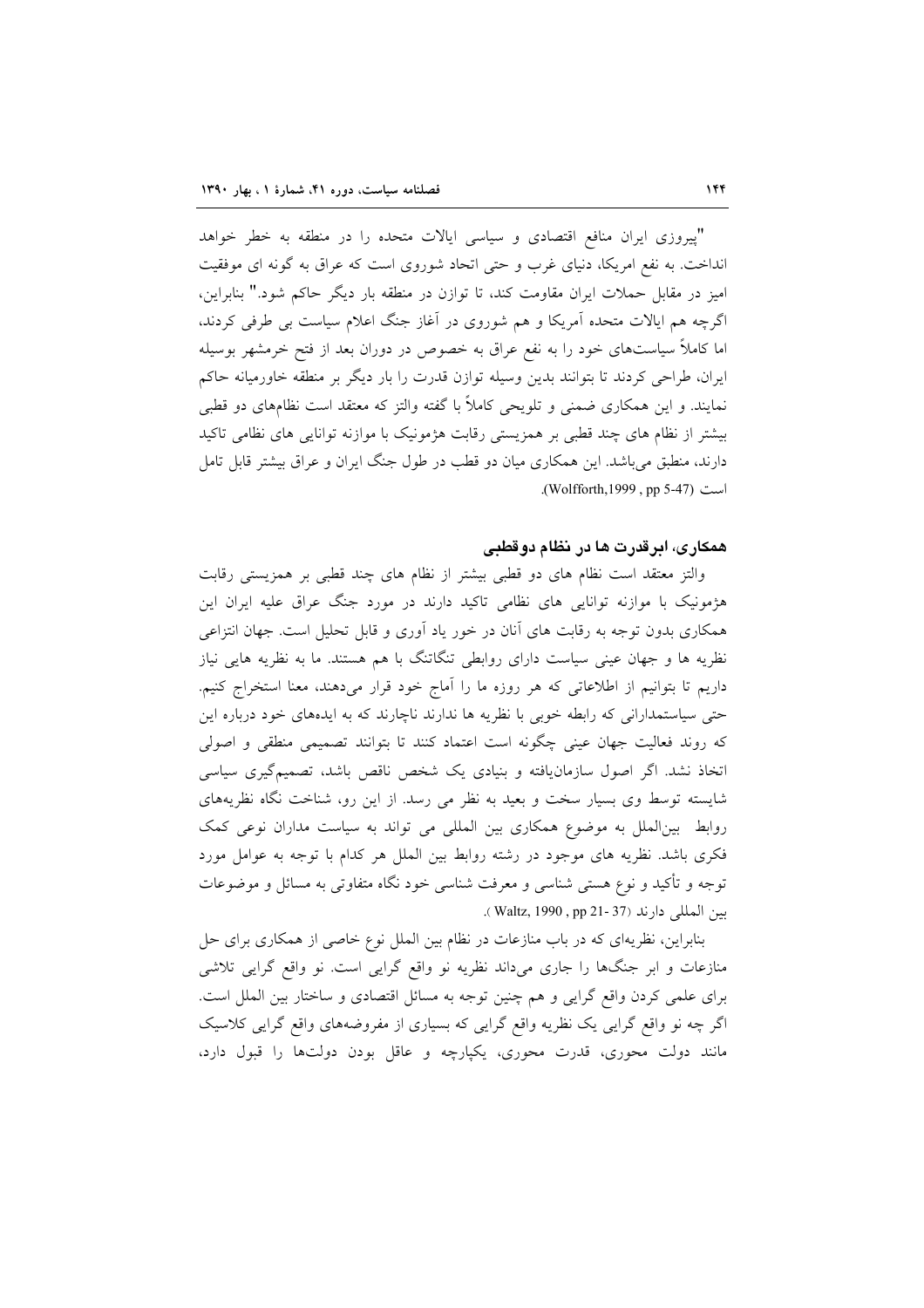اما استدلال میکند که علی رغم اعتقاد رئالیسم سنتی ریشه جنگ و صلح در ساختار نظام بینالملل نهفته است، نه سرشت انسان و ماهیت کشورها. نو واقع گرایی معتقدند که نظام بینالملل أنارشیک است. أنارشیک بودن نظام بین الملل به معنای نبود نظم و نسق و رفتار الگومند نیست؛ بلکه منظور نبود اقتدار مرکزی در نظام بینالملل است. آنارشی بینالمللی پیامدهایی مهم برای رفتار کشورها و روابط بینالملل دارد. به طور کلی، آنارشی سه الگوی رفتاری را برای کشورها در روابط بین الملل ایجاب می کند:

اولاً، کشورها نسبت به یکدیگر بی اعتماد هستند و سوء ظن دارند. آن ها همواره از خطر بروز جنگ نگران هستند. اساس این ترس، این واقعیت است که در جهانی که کشورها قادرند به کشوری دیگر حمله کنند، أن ها برای حفظ بقای خود حق دارند که نسبت به دیگران بی اعتماد باشند. علاوه بر این، در نظامی که هیچ مرجع قانونی وجود ندارد که کشور تهدید شده برای کمک گرفتن به آن مراجعه کند، کشورها انگیزه بیشتر برای سوءِظن می پابند.

ثانیاً، مهمترین هدف کشورها در نظام بین|لملل، تضمین بقا و ادامه حیات است. به کلام دیگر، چون نظام بین|لملل خودیار است، هر یک از کشورها باید به تنهایی امنیت خود را تأمین کند و اتحادها و پیمانهای نظامی اموری موقت و متغیر هستند.

ثالثاً، كشورها در نظام بين|لملل تلاش مى كنند قدرت نسبى خود را به حداكثر برسانند. دلیل این رفتار نیز ساده است. هر چه قدرت و مزیت نظامی یک کشور بر دیگران بیشتر باشد، ضریب امنیتی آن بیشتر و بالاتر خواهد بود. نوواقع گرایی ماهیت و امکان و احتمال همکاریهای بینالمللی را نیز بر اساس ساختار آنارشیک بودن این نظام تجزیه و تحلیل می کند. پیامدهای آنارشیک بودن نظام بین الملل دو مانع را بر سر راه همکاری های بین المللی ایجاد میکند که دست یابی به آن را بسیار مشکل می سازد: نخست این که، بر اثر جو بی|عتمادی حاکم بر روابط بین|لملل، کشورها از ترس استثمار شدن و فریب خوردن توسط شرکای خود در آغاز و ادامه همکاری با کشورهای دیگر محتاط هستند ( ونت، سال ۱۳۸۵، ص ٦٠) .

دوم این که، دولت ها از آن جا که در یک نظام غیرمتمرکز و خودیار قرار گرفتهاند، ماهیتی تدافعی دارند و حتی در شرایطی که همکاری متضمن سود مطلق نیز میباشد، محتاطانه عمل می کنند. با وجود این که دولت ها ممکن است از همکاری سود اقتصادی ببرند، اما عواید اقتصادی تحت الشعاع منافع سیاسی قرار می گیرد. دولتها همواره از چگونگی توزیع عواید ناشی از همکاری نگرانند و از آن می ترسند که دیگران بیشتر از آنها از همکاری سود ببرند. بنابراین به رغم آن که ممکن است سود یا «دستاورد مطلق ناشی از همکاری زیاد باشد، اما برای آنها، آنچه اهمیت بیشتر دارد «دستاورد نسب<sub>ی</sub>» است که اگر به زیان آن ها باشد، مانع از همکاری یا تداوم آن خواهد شد. هیچ دولتی نمی خواهد طرف مقابل از رابطه و همکاری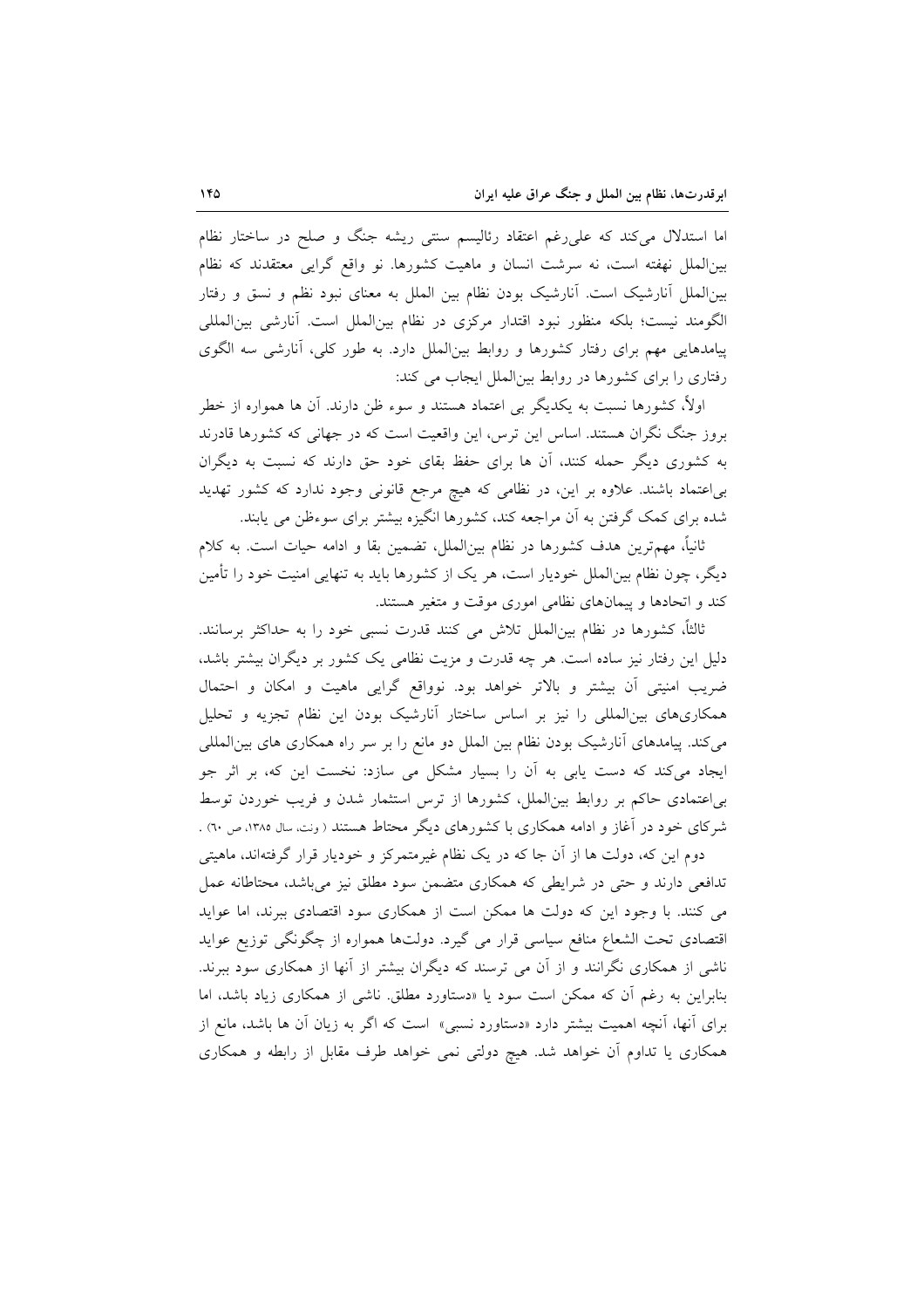موجود بیشتر از خود او سود ببرد، زیرا در این صورت در بلندمدت موازنه میان آن ها به هم مي خورد و قدرت يکي نسبت به ديگري فزون مي يابد ( مشيرزاده ،ص٦٧).

کنت والتز» با مسلّم دانستن بهره مندی از سودهای ناش<sub>ع</sub> از همکاری بین دولت ها، معتقد است در شرایطی که دولت ها با امکان همکاری برای رسیدن به سودهای دوجانبه رو به رو می شوند، دولت هایی که احساس ناامنی می کنند، باید بپرسند که سودها چگونه تقسیم خواهند شد؟ آن ها نمی پرسند که آیا هر دو سود می بریم؟ بلکه میگویند چه کسی بیشتر سود خواهد برد؟ اگر یک سود مورد انتظار تقسیم شود، ممکن است یک دولت، سود به دست نیامده را دست آویز قرار دهد و سیاستی را برای تخریب و آسیب رساندن به دیگران اتخاذ کند. حتی امید سودهای مطلق فراوان برای دو طرف، به معنای همکاری مشخص دولت ها نیست؛ زیرا آن ها از بهرهبرداری طرف های مقابل از توانایی های جدید خود می ترسند. بنابراین، شرایط ناامنی – دست کم، عدم قطعیت و اطمینان دو طرف از مقاصد و اقدامات احتمالی اتّی طرف دیگر– باعث می شود تا همکاری صورت نگیرد. دلیل دیگر عدم همکاری دولت ها از نظر «والتز»، عبارت است از این که یک دولت نگران آن است که تدریجاً و در فراًیند اقدامات همکاری جویانه و تبادل کالاها و خدمات، به دولت یا دولت های دیگر وابستگی پیدا کند. بنابراین، برای پرهیز از چنین وضعیتی، بیشتر به فکر مراقبت از خود خواهد بود. از نظر کنت والتز، در نظام سیستم خودیاری، ملاحظات امنیتی سودهای اقتصادی را تابع منافع سیاسی قرار می دهد و الزامات ساختاری سبب می شود تا دولت ها به دنبال حفظ خودمختاري شان باشند (Kenneth Waltz.p.266).

در اینجا شاید بتوان از دل این نظریه، دستاورهای حداقلی ایران پس از صدور قطعنامههای سازمان ملل ً در پایان جنگ از همین منظر بررسی کرد. به عبارتی ایران و عراق به دلیل ملاحظات امنیتی و حفظ خودمختاری خویش ناشی از اجرای قطعنامه در فضای همکاری جنگ سرد و نظام دو قطبی تطویل جنگ را سبب شدند. جنگ تحمیلی و نخستین قطعنامه شورای امنیت نخستین قطعنامه شورای امنیت سازمان ملل راجع به جنگ تحمیلی، ششم مهر ۱۳۵۹ ـ یک هفته پس از شروع جنگ ــ به تصویب رسید. اما این قطعنامه نخستین موضع گیری شورای امنیت راجع به جنگ نبود. نخستین موضعگیری، انتشار بیانیهای از سوی شورا در دومین روز جنگ ـ اول مهر ۱۳۵۹ ـ بود. شورا در آن بیانیه بدون توجه به این که جنگ با حمله یکجانبه عراق آغاز شد، با طرفین به طور یکسان برخورد کرد و هردو طرف را به «پرهيز از اقدامات خشونت بار عليه يكديگر» و «حل اختلافات از طريق صلح آميز» دعوت کرد. علاوه بر این، بیانیه، هیچ وظیفهای را برای متوقف کردن جنگ به دبیر کل سازمان ملل محول نکرد جز این که از پیشنهاد وی برای «کاربرد مساعی جمیله» او حمایت کرده بود.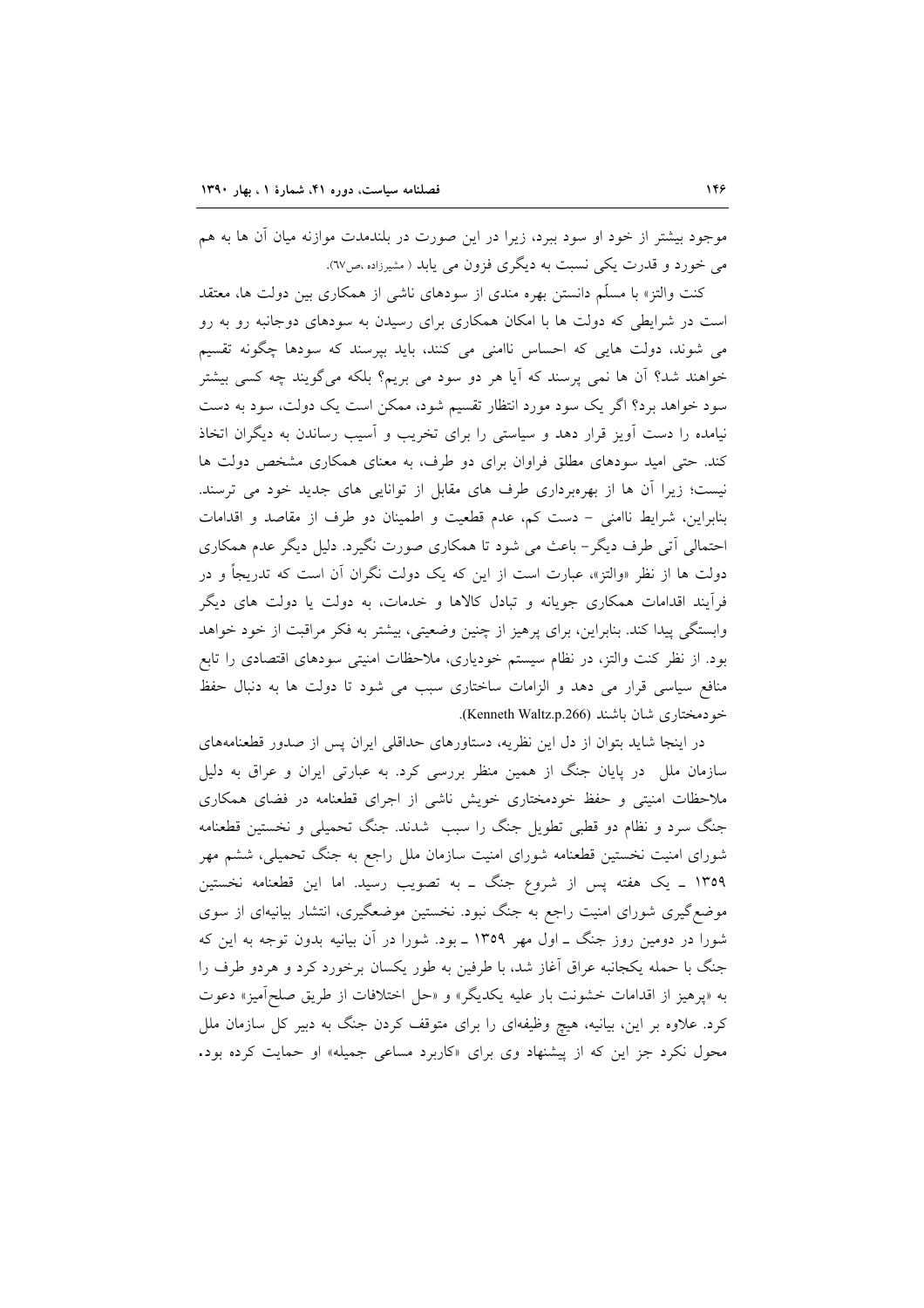سوم مهر ۱۳۵۹ دبیر کل سازمان ملل خواستار توجه جدی شورای امنیت، به موضوع جنگ شد و چهارم مهر نیز نمایندگان نروژ و مکزیک (اعضاء غیر دایم شورای امنیت) درخواست رسمی خودرا برای تشکیل جلسه شورای امنیت به رئیس دورهای شورا ارایه دادند. چهارم و پنجم مهر، شورای امنیت براساس تقاضای طرح شده تشکیل جلسه داد و روز پنجم مهر، قطعنامه ارایه شده از سوی مکزیک مورد بحث اعضای شورای امنیت قرار گرفت و به عنوان نخستین قطعنامه این شورا برای خاتمه جنگ، به تصویب رسید. شورای امنیت با اطلاق واژهٔ «وضعیت» به جنگ عراق علیه ایران آن را حالتی دانسته که ممکن است به اصطکاک بین المللی یا اختلاف منجر شود، نه حالتی که در آن اصطکاک بینالمللی و یا اختلاف وجود دارد. بنابراین، واقعیتهای موجود را نادیده گرفته است. ناگفته نماند که تنها قطعنامهٔ ٥٩٨ موضوع را با عنوان «منازعه» مورد بررسی قرار داده است. قطعنامه ٤٧٩ همانند بقيهٔ قطعنامهها و بیانیههای شورای امنیت در این زمینه به صورت «توصیه» است و نه «تصمیم». تنها قطعنامهٔ ٥٩٨ است كه حاكي از «تصميم» شوراي امنيت است.

قطعنامه ٤٧٩ وقوع جنگ را احراز كرده اما شروع كننده جنگ را معرفى و اعلام نكرده است. در قطعنامه نه سخن از تجاوز است، نه تعیین متجاوز و نه تنبیه آن. در حالی که شورای امنیت در مواجهه با بحرانهای جهانی همواره دستورالعمل معین و مشخص و پذیرفته شده از سوی جامعه جهانی دارد. شورای امنیت چون رکن سیاسی و دایمی سازمان ملل است هم حق و هم وظیفه دارد که در ماهیت بحرانها و راههای رفع انها تلاش کند. از این رو، هیچ بهانهای در خصوص نپرداختن به ریشه بحرانها پذیرفتنی نیست. در قطعنامه ٤٧٩ سخنی از نقض تمامیت ارضی ایران به میان نیامده و آتش بس نیز داده نشده است. همچنین از نیروهای متجاوز نیز خواسته نشده تا خاک طرف دیگر را ترک کند و به مرزهای بینالمللی باز گردد. تنها از هر دو کشور درخواست شده که از کاربرد زور علیه یکدیگر بیرهیزند. این به منزله استفاده از یک حکم یکسان برای دو کشوری است که یکی متجاوز و دیگری قربانی تجاوز است. در چنین شرایطی درخواست پرهیز از کاربرد زور به معنای فراخواندن ایران به «ترک دفاع» و «عدم مقابله در برابر تجاوز» است ( درودیان.۱۳۸۰، ص ۱۱٦).

یس از صدور این قطعنامه که از جانب عراق به عنوان مجوزی برای تجاوزات تلقبی شـد، پیشروی نیروهای متجاوز به قلمرو جمهوری اسلامی ایران شتاب بیـشتر گرفـت و قـسمتهایی مهم از خاک ایران به اشغال نیروهای عراقبی درآمد. جو بینالمللی در زمان صدور قطعنامه ٤٧٩ علیه جمهوری اسلامی ایران بود. تبلیغات ً امریکا در مورد گروگانها، به ویـژه پـس از ناکـامی امریکا در عملیات طبس، عدم حضور و مشارکت مؤثر ایــران در مجــامع بــین|لمللــی، نداشــتن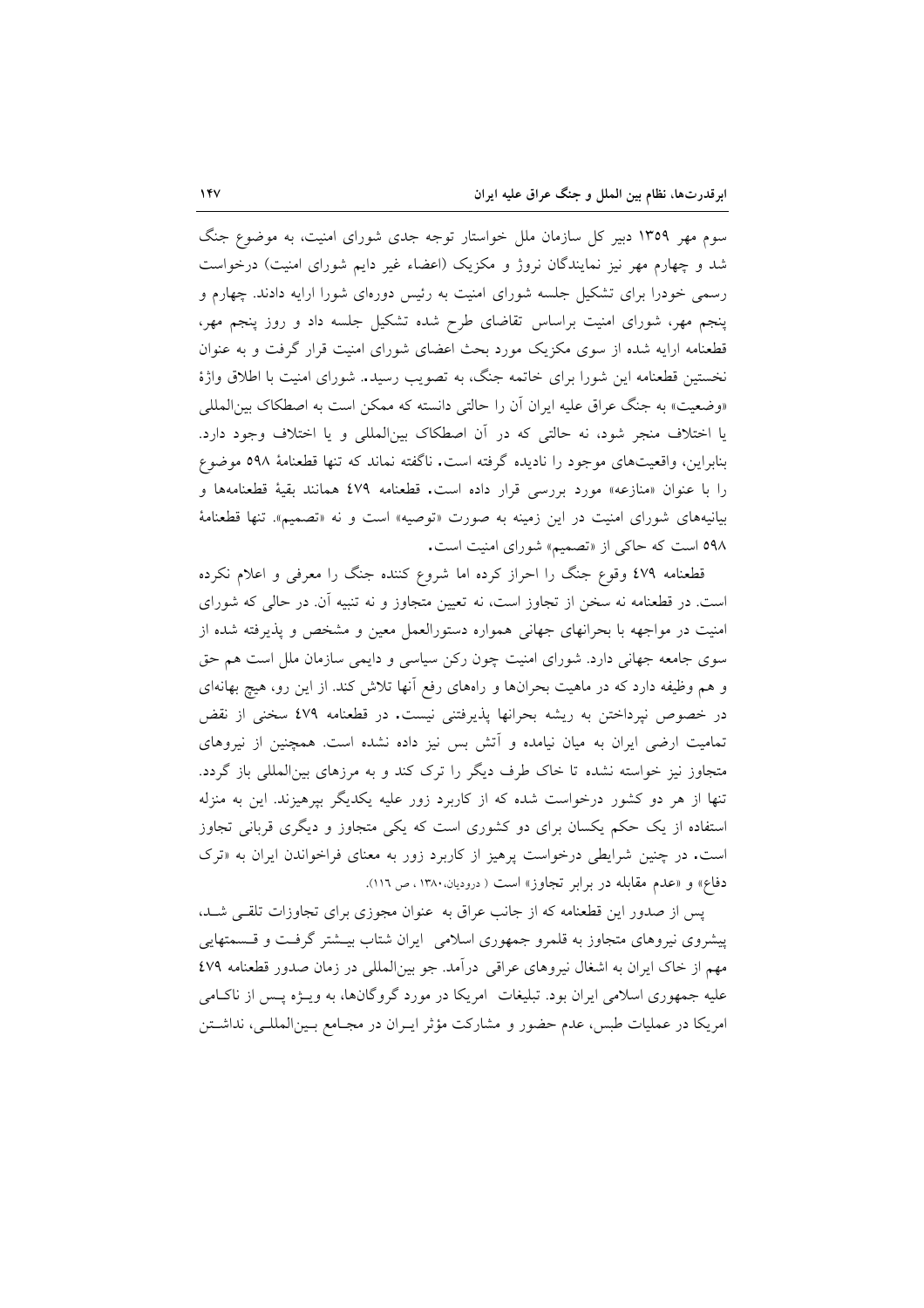حمایت اعضای دایم و غیر دایم شورا و فقدان شـناخت صـحیح و ارزیـابی درسـت از وقـایع جهان و تشكيلات بين|لمللي ناشي از فقدان تجربهٔ دولتمردان، در صـدور قطعنامـهٔ ٤٧٩ مـؤثر بود. روش غیر منصفانه و ظالمانهٔ شورا نیز به جو غالب دامن زد و روحیـهٔ بــدبینی نــسبت بــه شورا در داخل کشور افزایش یافت . مضافاً آن که اختلافات داخلی در سطوح بـالای مقامــات جمهوری اسلامی ایران مانع از اتخاذ یک سیاست قاطع و صحیح در زمینـهٔ مــسایل سیاســی و بینالمللی مربوط به جنگ میگردید و این موضوع تأثیر مهمی در روابط بینالمللــی جمهــوری اسلامی ابران داشت.

بدیهی بود که چنین قطعنامهای به محض صدور مورد پذیرش عراق قرار گیـرد. عراقـم هـا حتی در نامه رسمی خود راجع به پذیرش قطعنامه از اعضای شورای امنیت عمیقــاً تـــشکر نیــز کردند. اما جمهوری اسلامی به عنوان طرفی که هم در عرصه نظامی و هـم در عرصـه سیاســی مورد ظلم مضاعف قرار گرفت، طبعاً قطعنامه را رد کرد (رمضانی ۱۱۷).

این رویداد ناشی از نگاه سلبی ایران به نظام بین الملل و ناعادلانه بودن نگرش ابرقدرت ها به این بزنگاه بود. به این دلیل همکاری کشورها در نظام بین الملل والتزی که همکاری همواره با سو ظن دنبال می شود سخت و طاقت فرساست. شاید این دلیلی مستدل برای تطویل جنگ عراق علیه ایران باشد. به هرحال، نظریه نو واقع گرایی والتز در مورد همکاری در نظام بین الملل و بین واحدهای نظام بدبین و آن را رقابت انگیز می داند. جنگ ایران و عراق و تطویل این ابر جنگ در واقع یادآور هابزی بودن همکاریها در نظام بین الملل دوقطبی داشت. در خور یادآوری است ایران نیز به دلیل مسایل داخلی؛ انگارهها و گفتمانهای مقاومتگرای جنگ و بالاخره هویت یابی نوین جنگ نمی توانست قطعنامه های شورای امنیت برامده از نظام دوقطبی اکنده از دستاورهای حداقلی را بپذیرد.

با توجه به تببین نظریه نو واقع گرایی و ارتباط آن با رویداد جنگ عراق علیه ایران ،نقش ابر قدرتها در تطویل و پایان این جنگ مقتضی است که یادآور شویم این نظریه فقط جواب گوی تبیین و عناصر مداخله گر نظام بینالملل در جنگ ایران و عراق است و ابزار سنجش ما میباشد. بی شک این نظریه نمی تواند مفسر و نقش متبینی در این زمینه به طور مطلق به حساب آيد. نظريه نو واقع گرا بي شک اماج انتقادهايي در اين زمينه نيز است که ما به برخي از آنان اشاره می کنیم.

# فقر نو واقع گرايي و جنگ عراق عليه ايران

والتز مبدع نوواقع گرایی روابط بین|لملل، به وضوح در اتکای نظریه خود به نظریه نو کلاسیک اقتصاد خرد مشهور است. دولتها به شرکتها، و نظام بین الملل به بازاری شبیه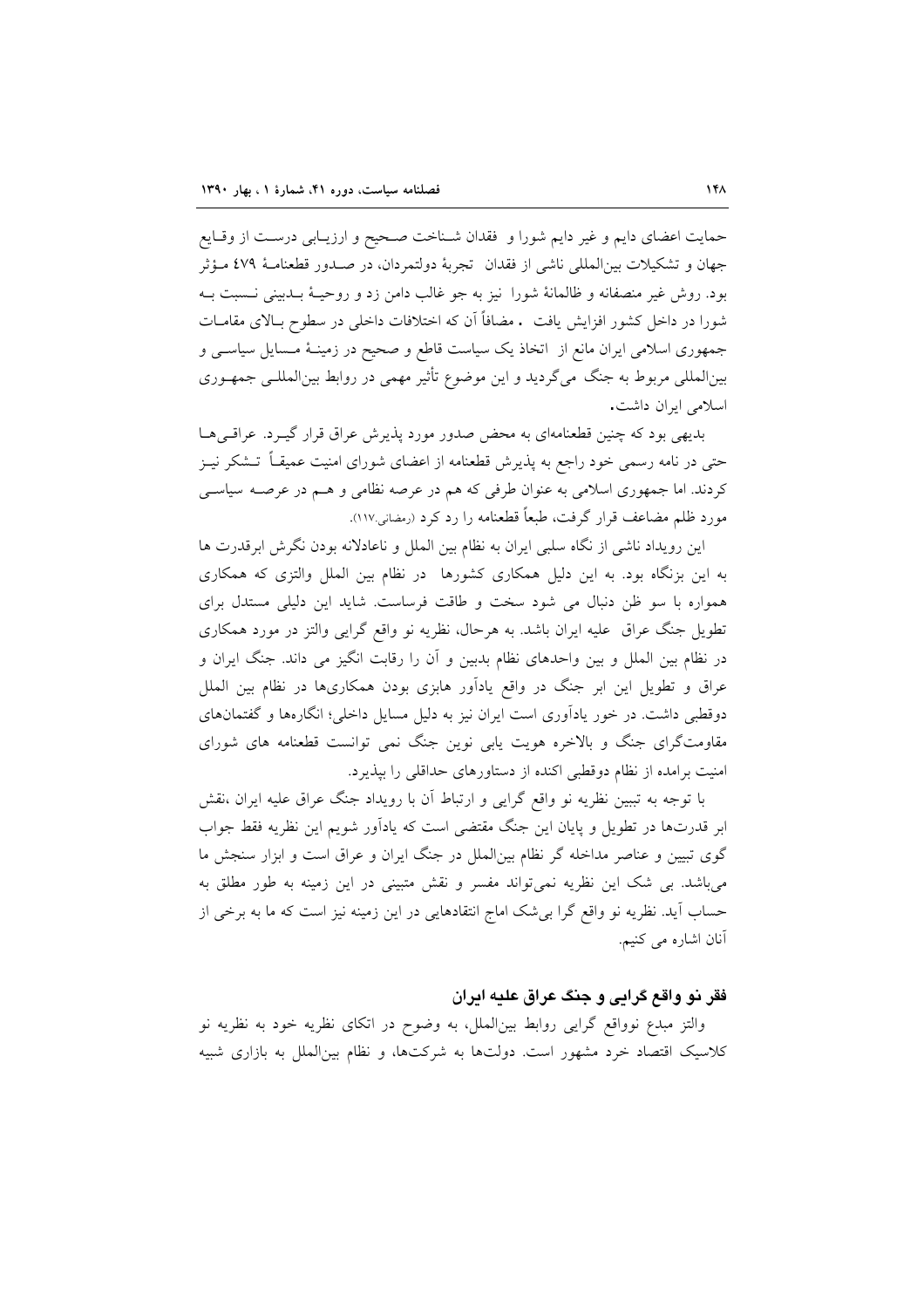شدهاند که دولتها در آن به رقابت میپردازند. نظام های سیاسی بین المللی مانند بازارهای اقتصادی منشایی فردگرایانه دارند، و به شکلی خودجوش و ناخواسته شکل می گیرند (ونت، نظریه سیاست بین الملل،۱۳۸٤.ص۲۳. در این نگاه مادی گرایانه نقش نیروهای معنایی و گفتمانها و هنجارهای غیرمادی در شکل دهی به نوع تعاملات جامعه بین الملل نادیده انگاشته شده است. مثلاً در مورد جنگ ایران و عراق شاید ساختار نظام بین الملل و ابعاد مادی آن در سمت و سوی جریان جنگ تاثیر گذار بوده است؛ ولی نقش گفتمان مقاومت و شهادت در واقع چگونه تفسیر می شود؟ بالطبع نو واقع گرایی بدلیل مسائل مادی گرایانه خود و نگاه تقلیل گرایانه پاسخگوی گفتمان معنایی جنگ ایران و عراق نیست.

فقر دیگر نو واقع گرایی در باب علل نپذیرفتن قطعنامههای شورای امنیت بوسیله ایران قابل ذکر است. ایران از منظر نو واقع گرایی نیذیرفتن قطعنامههای شورای امنیت را بدلیل فشارهای سیستماتیک نظام بین|لملل میداند. ولی بعضی از منتقدین از منظری متفاوت این رویه ایران را تفسیر می کنند. منتقدین، بر این مبنا معتقدند که انگاره ها و ساختارهای اجتماعی می توانند تاثیرات علی داشته باشند و بنابراین اهمیت نظریهپردازی علی محدود به علوم طبیعی نیست انگارهها یا ساختارهای اجتماعی در شرایطی موجد آثار تکوینی هستند (ونت نظریه سیاست بینالملل، ص۱۲۹). لذا علل تطویل جنگ از این رهگذر طبق فشارهای اذهانی و گفتمانهای اجتماعی شرکت کننده در جنگ بود. این سرمایه اجتماعی جنگ شدیداً مخالف هرگونه پذیرفتن قطعنامه های شورای امنیت و نظام بین الملل بودند. مثلاً در همین زمینه الکساندر ونت در نظریه اجتماعی سیاست بین المللی، فرضیهای مفید و جالب را برای مدلهای نمادین واقعی ارائه می کند. این مدلها مشتمل بر مفاهیم مؤلفه های متعدد تشکیل دهنده هویت و فرآیندهای یادگیری، شکل گیری و تحول اعتماد و بی اعتمادی، راهبردهای مجادله آمیز، شکل گیری حس سرنوشت مشترک و شکل گیری هویتهای جمعی، است ( .Wendt,1999 .(Chapter  $1.p.122$ 

این هویتها تا حد زیاد در جنگ عراق علیه ایران فرایند و تعاملات جنگ را مشخص و آثار آن را متوجه سیاست بین|لملل ساخت. هویت های جمعی متاثر از جنگ ار عناصر بی توجه نظام بین|لملل است. در همین راستا، ادبیات ایرانی درباره جنگ ایران و عراق از منظر نظریههای روابط بین|لملل بیشتر به نقد نظریه نو واقع گرایی و جنگ ایران وعراق اشارت دارند. مثلاً ح*یدرعل<sub>ی</sub> مسعودی" در مقاله ای به عنوان* جنگ ایران و عراق از منظر نظریه سازه انگاری، معتقد است:

" ادراكات مقامات رژيم عراق از تضعيف هويت عربي، تهديد ناشي از راديكاليسم انقلاب ایران و هویت شیعی حاکم بر أن عمده ترین عوامل برسازنده درک هویتی رژیم عراق از رخداد حادث شده در همسایه شرقی آن ها در آستانه تجاوز به ایران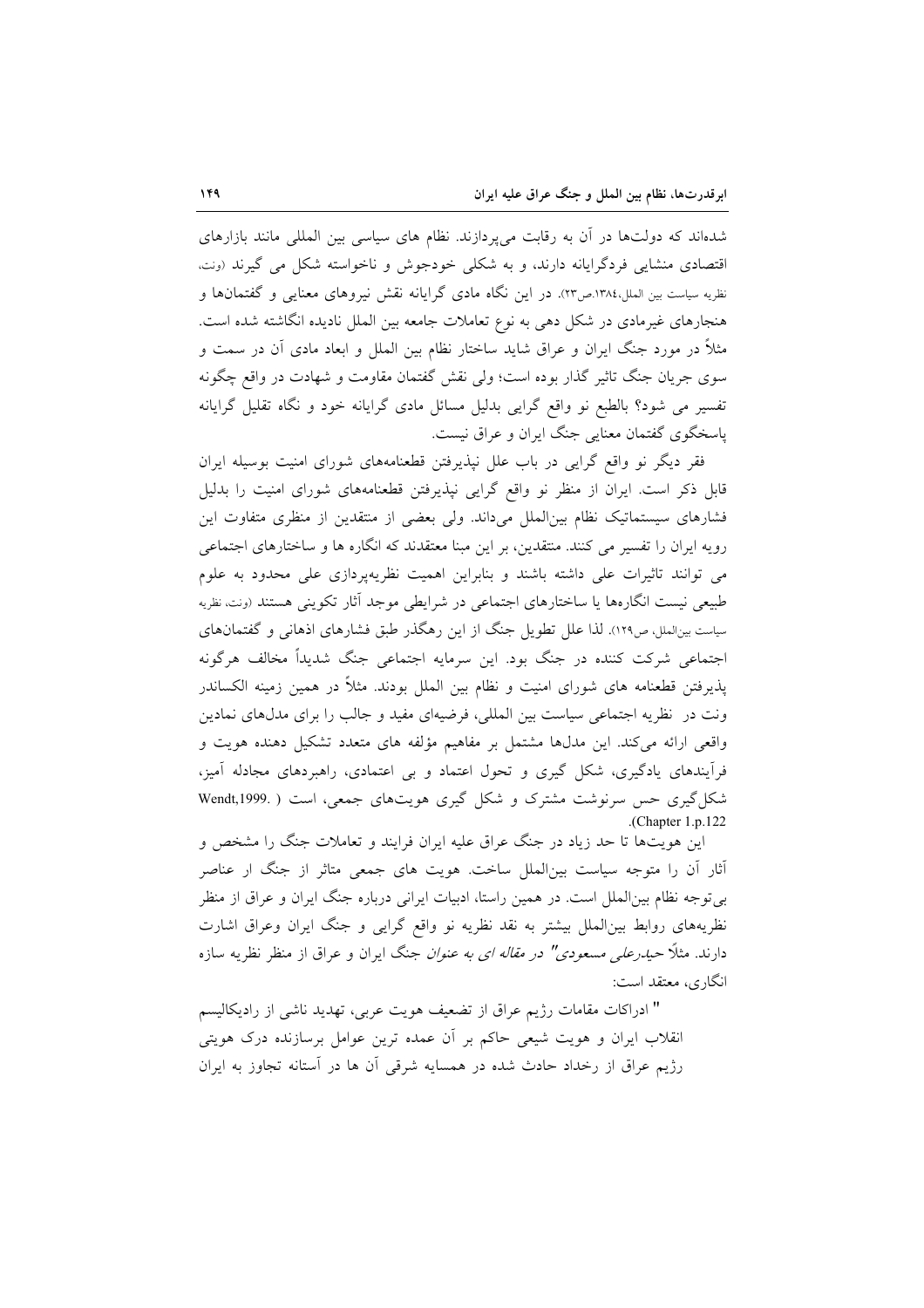است. صدام حسین که سودای رهبری جهان عرب و تحقق اهداف حزب بعث را در سر می پروراند درکی رادیکالیستی از ماهیت و اهداف انقلاب ایران پیدا کرد و با آگاهی از شکل بندیهای اجتماعی و سیاسی جامعهٔ عراق، امکان تسری ایدههای انقلابی به داخل عراق را به مثابه فروپاشی نظام معنایی حاکم بر عراق میدانست و به همین دلیل و بر اساس برداشت و ادراک از محیط عملیاتی داخلی و منطقهای به خاک ایران تجاوز کرد تا هم رهبری ناسیونالیسم عربی را به دلیل حمایتهای اجتماعی سران عرب بهدست آورد و هم جایگاه خود را در داخل در میان تضادها و شکافهای عظیم اجتماعي تحكيم بخشد" (مسعودي، ١٣٨٨.ص١٥).

در مقابل در نقد نو واقع گرایی" نبی الله ابراهیمی" در مقاله ای بنام" واکاوی جنگ عراق عليه ايران از منظر رهيافت جامعه شناسي تاريخي" معتقد است:

"جامعهشناسی تاریخی روابط بین الملل بیشتر به نتایج جنگ بر ساخت کشور دلالت دارد تا به چگونگی هزینه ها و جوانب دیگر جنگ. به عبارتی جنگ، باعث معنا یافتن هویت مشترک ایرانی- شیعی شد. جنگ با تمام خسارات مادی و معنوی بر کشور ما به خلق بازنماییهایی کمک کرد که همگی به شناخت اجتماعی منجر شد. رویکردی طبق مسلحه حامعه شناسی تاریخی بویژه با رویکرد چارلز تیلی، رهیافتهای واقع گرایی و نو واقع گرایی در مورد جنگ عراق علیه ایران به زیر سوال برده و گفتمان نظریه های فوق که عمدتا حول بازیهای برد- برد باخت است با نوعی جامعه شناسی مادیگرایانه است کمی به بیراهه رفته است. به عبارتی، تحلیل جنگ عراق علیه ایران تنها نمی تواند از رهگذر نظریههای واقع گرایی و موازنه قدرت بررسی شود و رویکرد تک محوری از جنبه های فقر این نظریه ها خصوصا در مورد شکل گیری كشور– ملت، حكايت دارد " ( ابراهيمي ص.٢٨).

### نتيجه

والتز متفكر و نظريهپرداز نظريه واقع گراى ساختارى روابط بين الملل معتقد است كه ساختار نظام بینالملل به همراه نوع توزیع قدرت در آن شکل دهنده اصلی سیاست بین|لملل بوده و خود را بر واحد ها تحمیل می کند. در واقع والتز با متمایز ساختن روابط علی در سطح ساختار از روابط على موجود در سطح واحدها بيان مى كند كه ساختار نظام بين الملل نه تنها بر رفتار دولتها تاثیر میگذارد، بلکه از طریق تحمیل محدودیتهایی بر آنها مناسبات بینالمللی را شکل می دهد. از سوی دیگر، شیوه توزیع قدرت در نظام بینالملل بر رفتار دولت ها بسیار تاثیر گذار است. برای مثال همان گونه که مشاهده کردیم توزیع قدرت به شکل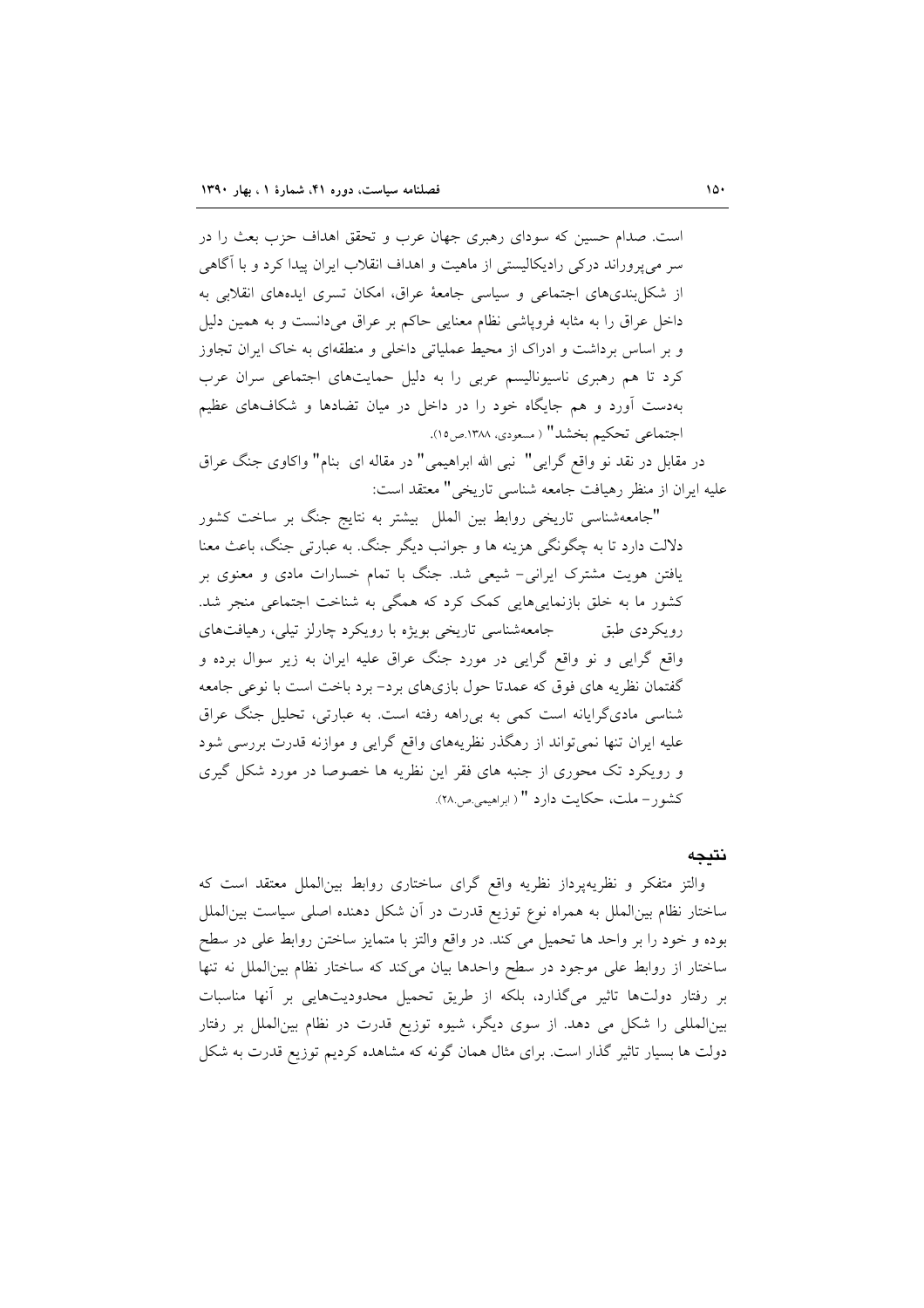دوقطبی در دوران جنگ سرد به همراه رقابت استراتژیک میان امریکا و شوروی در منطقه خاورمیانه باعث شده بود تا هرگونه منازعه در این منطقه از جمله جنگ میان عراق علیه ایران تحت تاثير اين توزيع قدرت و موازنه همراه ان باشد (Little2007, p40).

با سقوط شاه ایران ستون نظامی ساختار امنیتی متمایل به غرب منطقه فرویاشید و منطقه خلیج فارس با بحران خلا قدرت طرفدار غرب مواجه شد و موازنه قوا در میان کشورهای منطقه و در سطح دو ابرقدرت بر هم خورد. به عبارت دیگر انقلاب اسلامی ایران را می توان از دید نظریه ساختاری والتز یک بحران و یک ضربه شدید به سیستم توازن قوای خاورمیانه دید که تعادل سیستم و توازن قوای میان دوابرقدرت و متحدان آنها را بر هم زده بود. از سوی دیگر از دید نظریه والتز از آنجا که خود ساختار به عنوان مهمترین شکل(دهنده و تعیینکننده رفتار خارجی دولتها دستخوش تغییر نگشته بود، سیاست خارجی ایران نیز بهرغم تغییر حکومت نباید لزوماً تغییر می کرد. به عبارت دیگر بر اساس منطق نظام دوقطبی و جنگ سرد، ایران باید همچنان خود را با یکی از دو ابرقدرت متحد میساخت. چرا که شرایط خودیاری که نظام دوقطبی موجب گشته بود مستلزم آن بود که کشورها در منطقهای همچون خاورمیانه در یکی از دو بلوک شرق و یا غرب در آیند. اما جمهوری اسلامی ایران با اعلام سیاست نه شرقی – نه غربی بر حفظ استقلال و آزادی خویش در نظام بین|لملل تلاش داشت ( ثانی آبادی. ص ٦١). با توجه به اين رويكرد والتز بايد مشخص كرد به دليل گفتمان ساختارشكنانه انقلاب اسلامی ایران و انکار نظم جهانی آن روز و ضربه سیاسی به نظام دوقطبی مبارزه با این بی نظمی حتمی به نظر می رسید. جنگ عراق علیه ایران بهترین فرصت برای ترمیم این نظم متزلزل شد. بنابراین، رویه قدرت های بزرگ در عین ترمیم نظم، اعاده سیستم توازن قدرت در مناطق از منظر والتز است. اگر چه نقدهای جدی به نو واقع گرایی به دلیل نادیده انگاشتن عناصر درونی جوامع عراق علیه ایران و مسائل و فاکت های معنایی و گفتمانی وجود دارد؛ ولی این نوشتار با نگاهی متفاوت درصدد این تببین بر آمد. این نوشتار با تکیه بر نوواقع گرایی چهره دیگر جنگ مزبور را بررسی ساخت اگر چه معتقد است پژوهشگران رویکردهای دیگری نیز خواهند توانست زوایای پنهان دیگر جنگ را بررسی و نمایان کنند.

## منابع و مآخذ:

#### الف: فارسى:

۱. ابراهیمی ، نبی الله. (۱۳۸۸)، "جامعه شناسی تاریخی و جنگ عراق علیه ایران".م**جله نگین**.سال هشتم. شماره سی. ۲. اردستانی حسین، (۱۳۷۸)، جنگ ایران و عراق: رویارویی استراتژی ها، (تهران: سیاه یاسداران). ۳. بیلیس جان و اسمیت استیو، (۱۳۸۳)، **جهانی شدن سیاست: روابط بین الملل در عصر نوین**، تهران: انتشارات ابرار معاصر. ۴. درودیان محمد، (۱۳۸۰)، **سیری در جنگ ایران و عراق**، (تهران: مرکز مطالعات و تحقیقات جنگ) .